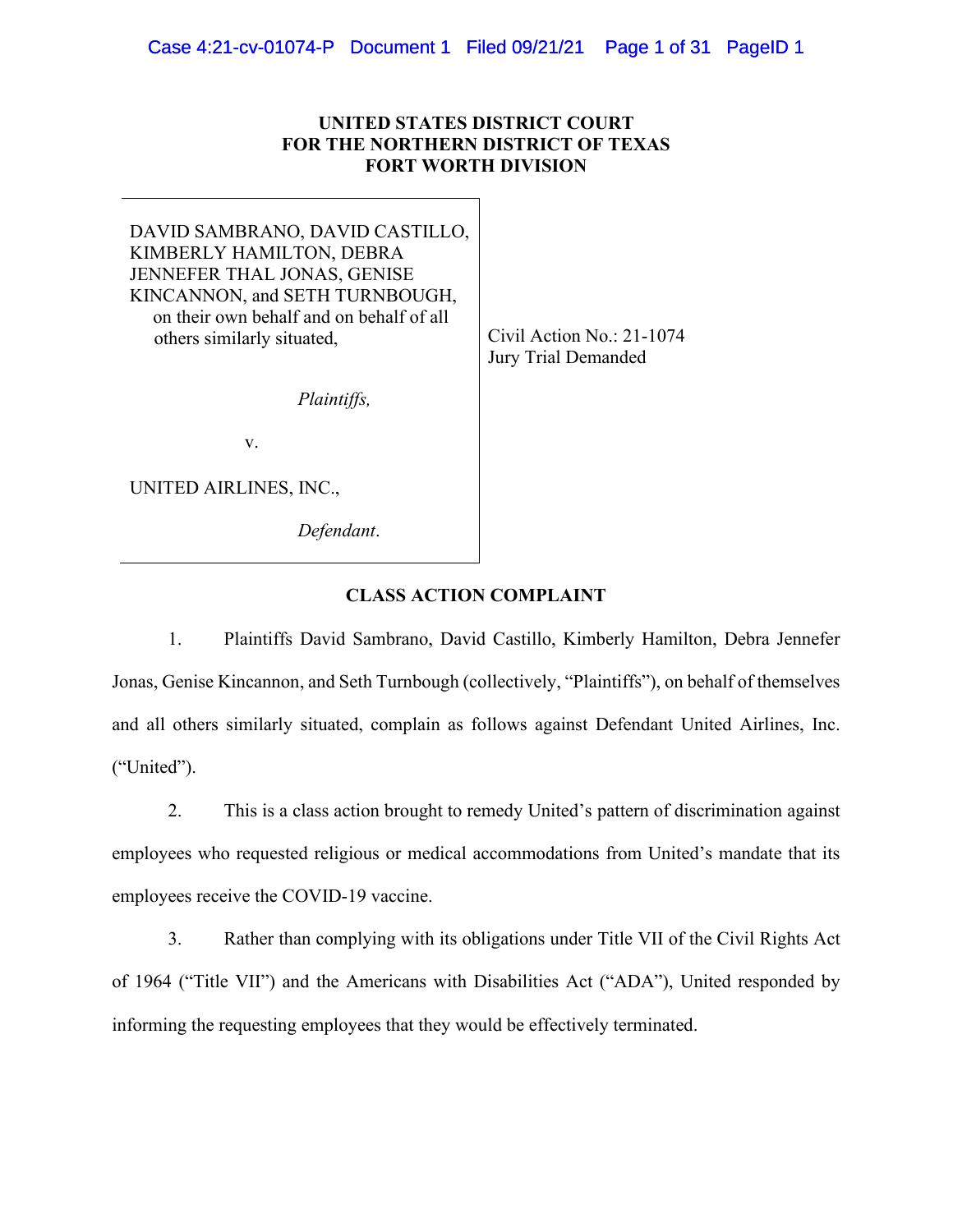#### Case 4:21-cv-01074-P Document 1 Filed 09/21/21 Page 2 of 31 PageID 2

4. United's actions have left Plaintiffs with the impossible choice of either taking the COVID-19 vaccine, at the expense of their religious beliefs and their health, or losing their livelihoods. In doing so, United has violated Title VII and the ADA by failing to engage in the interactive process and provide reasonable accommodations, and also by retaliating against employees who engaged in protected activity.

### **PARTIES**

5. Plaintiff David Sambrano is a Captain with United. Mr. Sambrano requested a religious accommodation from United's vaccine mandate, to which United responded by offering only an indefinite period of unpaid leave as a "reasonable accommodation." Mr. Sambrano also attempted to request a medical accommodation, but United's online accommodation request system, which was the only formal mechanism United offered for employees to submit either a religious or medical accommodation request, prevented him from doing so. Mr. Sambrano is a citizen and resident of Texas, and lives in the Northern District of Texas.

6. Plaintiff David Castillo is an Aircraft Technician with United at Dallas Fort Worth International Airport ("DFW") and lives in Tarrant County, Texas. Mr. Castillo requested both a religious and a medical accommodation from United's vaccine mandate on September 17, 2021. Because United stated that it was no longer accepting requests through its online accommodation request system on August 31, 2021, which was the only formal mechanism United offered its employees to submit an accommodation request, Mr. Castillo made the unilateral decision to request these accommodations through his supervisor. A United Human Resources representative has now informed Mr. Castillo through his supervisor that the religious accommodation request is untimely, but that Mr. Castillo may submit his medical request. Mr. Castillo's religious accommodation request has thus been administratively denied. Even assuming the representation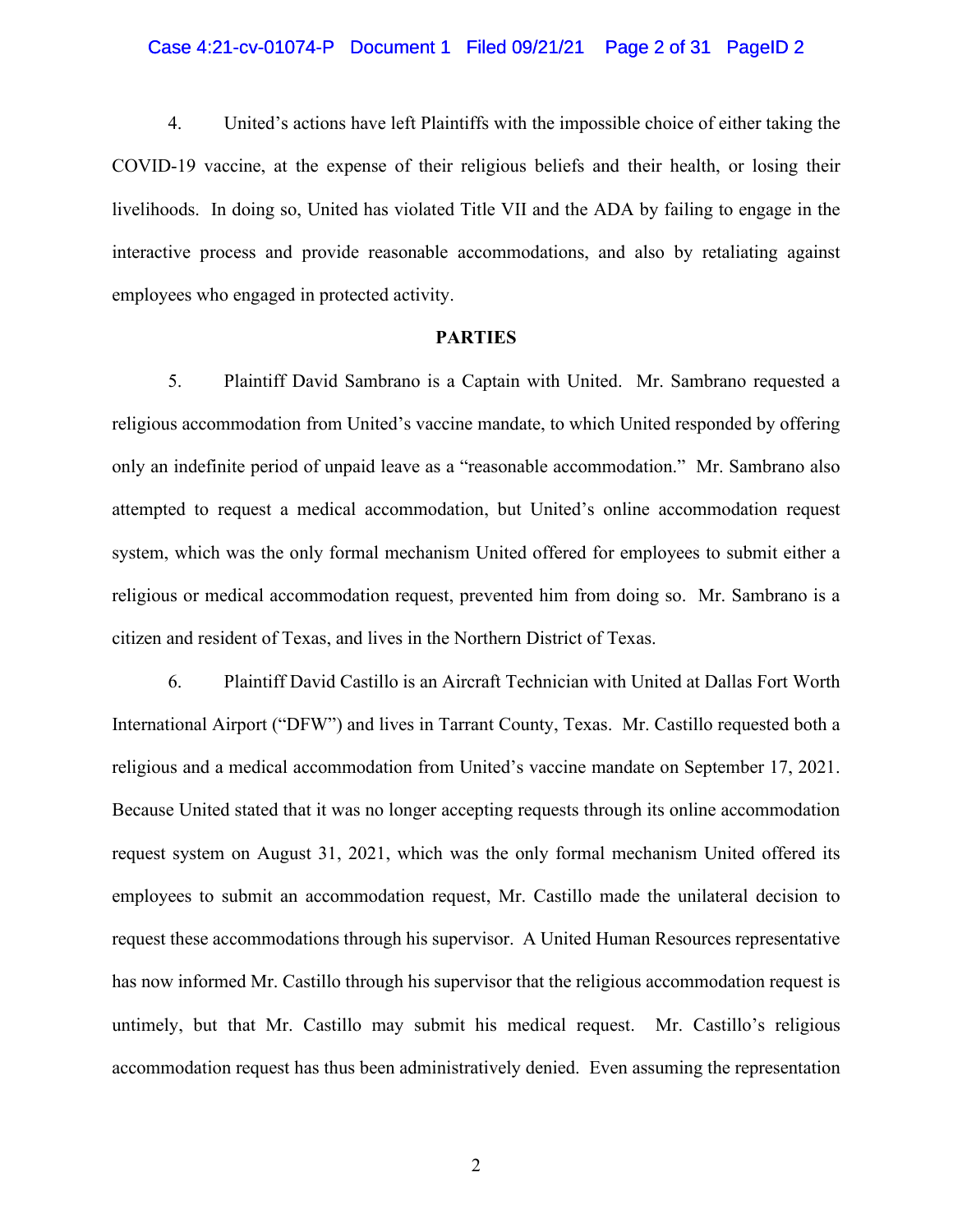#### Case 4:21-cv-01074-P Document 1 Filed 09/21/21 Page 3 of 31 PageID 3

about the medical accommodation is accurate, however, Mr. Castillo will likely also be offered the same "accommodation" of indefinite unpaid leave if his request is granted. And if he is not offered unpaid leave, he will be terminated as of September 27, 2021, pursuant to United's vaccine mandate. Mr. Castillo is a citizen and resident of Texas, and lives in the Northern District of Texas.

7. Plaintiff Kimberly Hamilton is a Station Operations Representative with United. Ms. Hamilton requested a religious accommodation from United's vaccine mandate, to which United responded by offering only an indefinite period of unpaid leave as a "reasonable accommodation." Ms. Hamilton is a citizen and resident of Texas, and lives in the Northern District of Texas.

8. Plaintiff Debra Jennefer Thal Jonas is a Customer Service Representative assigned to the United Club at DFW. Ms. Jonas requested a medical accommodation from United's vaccine mandate, to which United responded by offering only an indefinite period of unpaid leave as a "reasonable accommodation." Ms. Jonas also sought to request a religious accommodation, but United's online accommodation request system prevented her from requesting a second form of accommodation because employees had no other formal mechanism for submitting another accommodation request. Ms. Jonas is a citizen and resident of Texas, and lives in the Northern District of Texas.

9. Plaintiff Genise Kincannon is a Flight Attendant for United. She lives in the Fort Worth area. Ms. Kincannon requested a religious accommodation from United's vaccine mandate, to which United responded by offering only an indefinite period of unpaid leave as a "reasonable accommodation." Ms. Kincannon is a citizen and resident of Texas, and lives in the Northern District of Texas.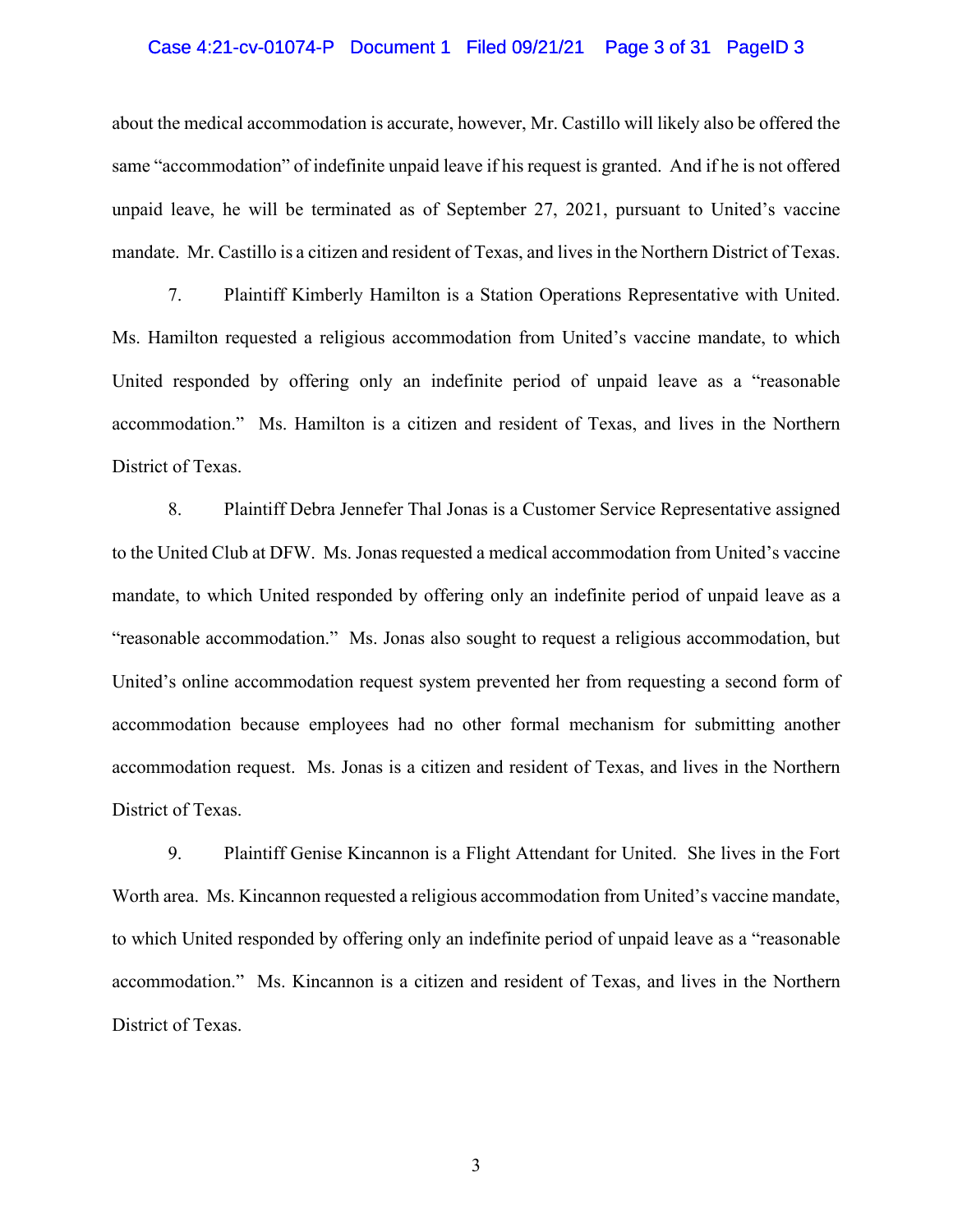#### Case 4:21-cv-01074-P Document 1 Filed 09/21/21 Page 4 of 31 PageID 4

10. Plaintiff Seth Turnbough is a Captain with United. Mr. Turnbough is based in Chicago and flies through DFW in his duties as a Captain. Mr. Turnbough requested a medical accommodation from United's vaccine mandate, to which United responded by offering only an indefinite period of unpaid leave as a "reasonable accommodation." In addition to his work trips through DFW, Mr. Turnbough regularly uses his "ride share" passes to fly into DFW to visit his local family—passes that would be taken away under United's proffered accommodation.

11. Defendant United is a Delaware corporation with its principal place of business in Chicago, Illinois. United regularly operates flights through DFW and maintains a large workforce at that airport. DFW is located within this judicial district; a substantial portion of which is located in Tarrant County, Texas.

#### **JURISDICTION AND VENUE**

12. This Court has jurisdiction over this case pursuant to 28 U.S.C. §§ 1331, 1343, and 42 U.S.C. § 2000e-5(f)(3).

13. Plaintiffs' claims for declaratory and injunctive relief are authorized by 28 U.S.C. §§ 2201 and 2202.

14. Venue is proper in this judicial district pursuant to 28 U.S.C. § 1391(b) because a substantial part of the events complained of herein occurred in this District and Division.

## **FACTUAL ALLEGATIONS**

#### **A. The COVID-19 Pandemic and Response**

15. By Spring 2020, the novel coronavirus SARS-CoV-2, which can cause the disease COVID-19, spread rapidly around the world.

16. Around this same time, United began implementing certain mitigation procedures for its workforce, including several of the following requirements for its employees: wear United-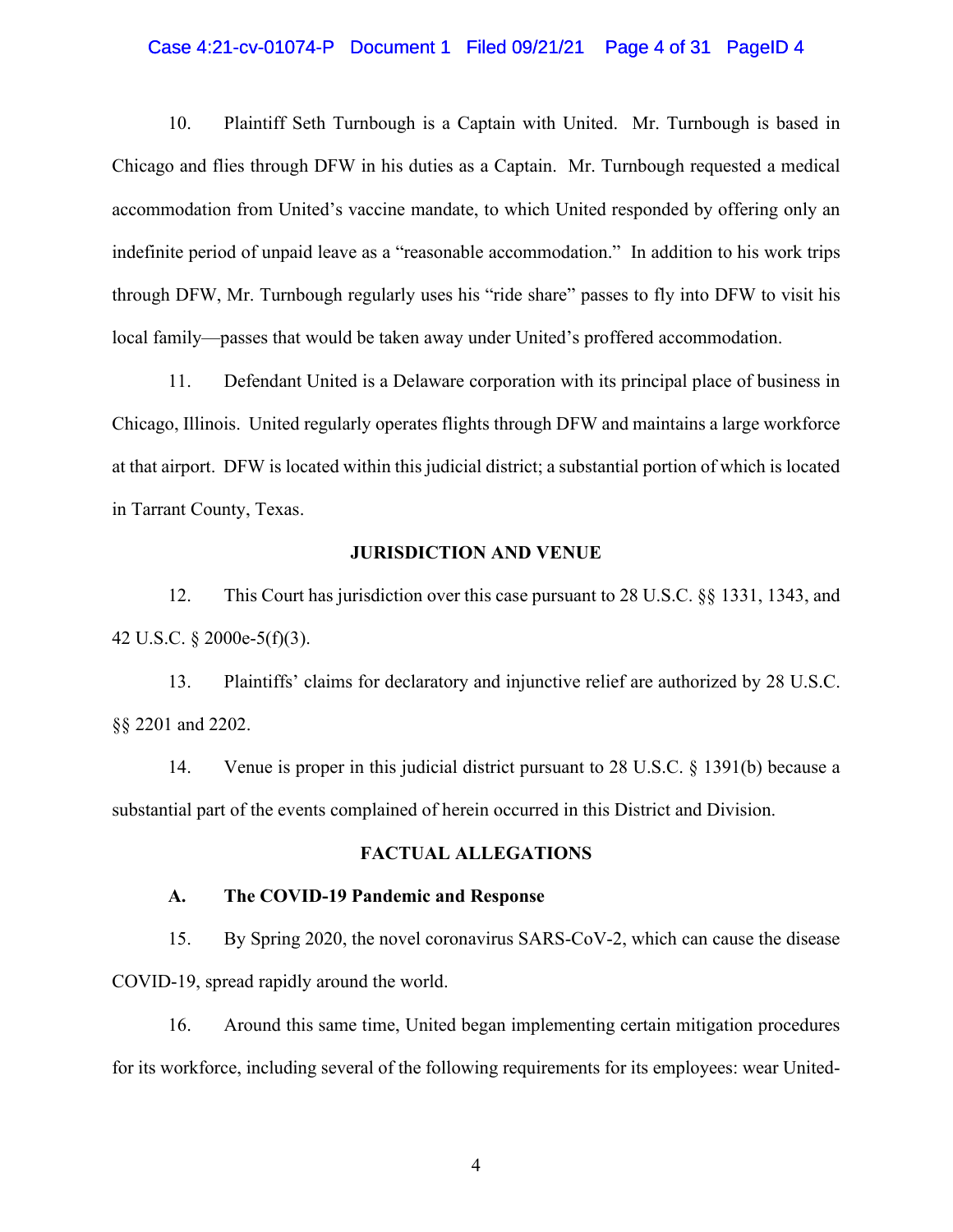## Case 4:21-cv-01074-P Document 1 Filed 09/21/21 Page 5 of 31 PageID 5

issued masks, gloves, and, for some, eye protection; maintain distance from others; and participate in temperature checks. United also began increasing the cleaning regimens of its aircraft spraying cabins with an anti-viral spray between flights—and it upgraded its HEPA filters to prevent the spread of COVID-19.

17. Since that time, at least three separate COVID-19 vaccines have been developed and authorized for use in the United States. The Food and Drug Administration ("FDA") issued an Emergency Use Authorization ("EUA") for the Pfizer-BioNTech vaccine on December 1, 2020. One week later, the FDA issued a second EUA for the Moderna COVID-19 vaccine. Finally, the FDA issued an EUA for the Johnson & Johnson COVID-19 vaccine on February 27, 2021.

18. On August 23, 2021, the FDA issued full approval for the Pfizer vaccine Comirnaty for individuals 16 years of age and older. Pfizer's EUA also remains in place.

19. To date, the FDA has not yet issued any other approvals for either the Moderna or Johnson & Johnson vaccine.

#### **B. United's Vaccine Mandate**

20. On August 6, 2021, United's Chief Executive Officer ("CEO") Scott Kirby announced that all employees would be required to receive a COVID-19 vaccine within five weeks of the FDA granting full approval of a vaccine, or five weeks after September 20, 2021, whichever came first.

21. As noted, the FDA approved Pfizer's COVID-19 Comirnaty vaccine on August 23, 2021.

22. Accordingly, United employees must receive at least the first dose of a COVID-19 Comirnaty vaccine by September 27, 2021.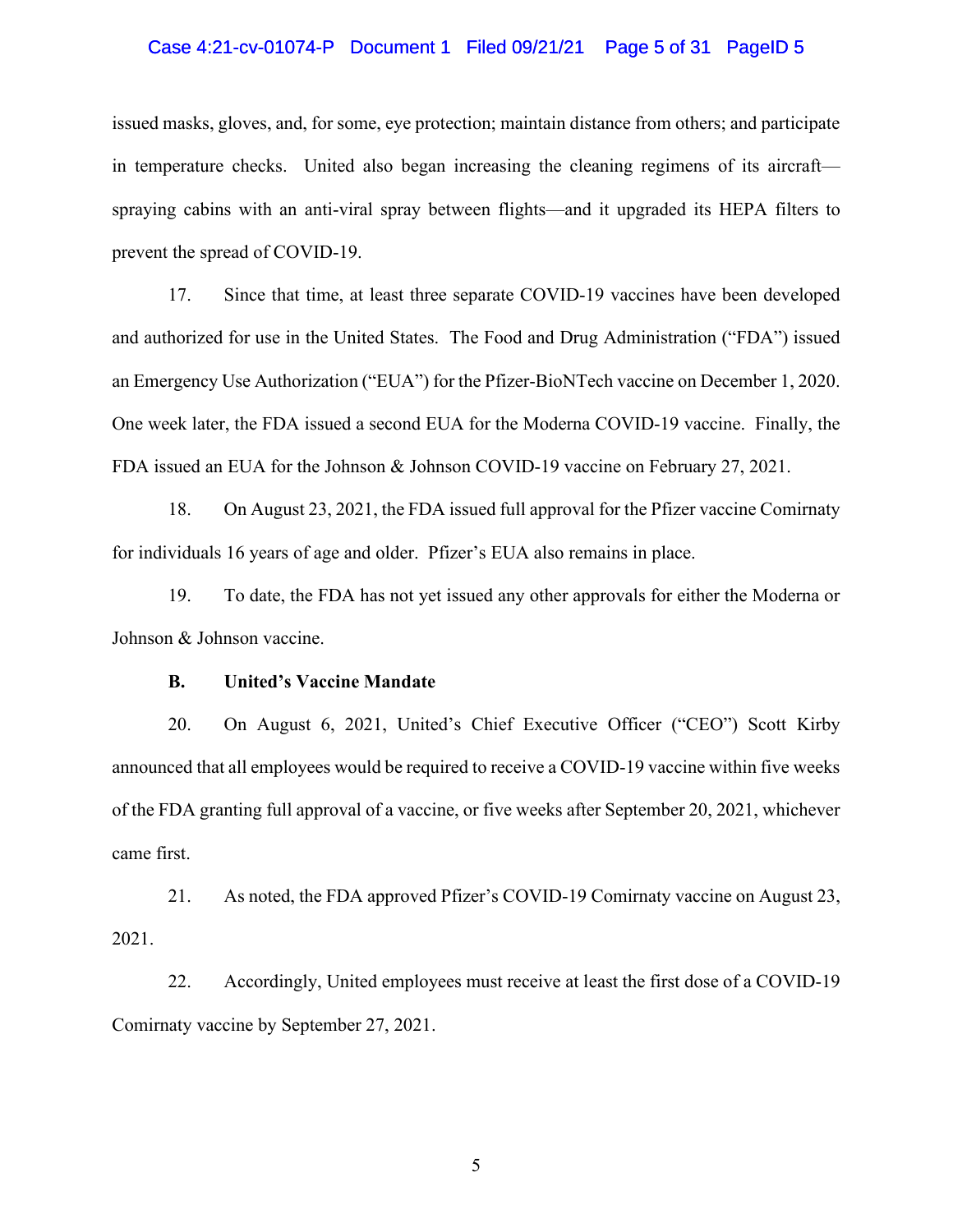#### Case 4:21-cv-01074-P Document 1 Filed 09/21/21 Page 6 of 31 PageID 6

23. Employees are required to upload a copy of their vaccination record to a United database called Flying Together by September 27, 2021. *See* Thomas Pallini, *United is the first US airline to require all employees be vaccinated against COVID-19*, BUSINESS INSIDER (Aug. 6, 2021), https://www.businessinsider.com/united-requiring-us-employees-get-covid-19-vaccine-2021-8.

24. Employees who do not upload a copy of their vaccination record showing a COVID-19 vaccination will be terminated.

25. United's mandate is absolute—there is no alternative for periodic testing, mask wearing, or social distancing, even for employees who have already had COVID-19 and still enjoy immunity from the disease. Employees must choose vaccination or termination. Or, as discussed below, employees who are "accommodated" for religious or health reasons may choose what will likely be several years of unpaid leave without benefits: effectively, termination.

26. This policy from United contrasts with the Federal Government's recent announcement that the Department of Labor is developing a rule to require certain large employers to mandate vaccination *or* periodic testing for its employees. United is not offering the option of periodic testing, either in general or for employees who receive an accommodation.

27. This policy from United also differs substantially from the European Union's digital COVID-19 certificate, which considers the following as equivalent: (1) a COVID-19 vaccine; (2) a negative COVID-19 test; or (3) having previously recovered from COVID-19. *See EU Digital COVID Certificate*, EUROPEAN COMMISSION, https://ec.europa.eu/info/live-worktravel-eu/coronavirus-response/safe-covid-19-vaccines-europeans/eu-digital-covidcertificate\_en.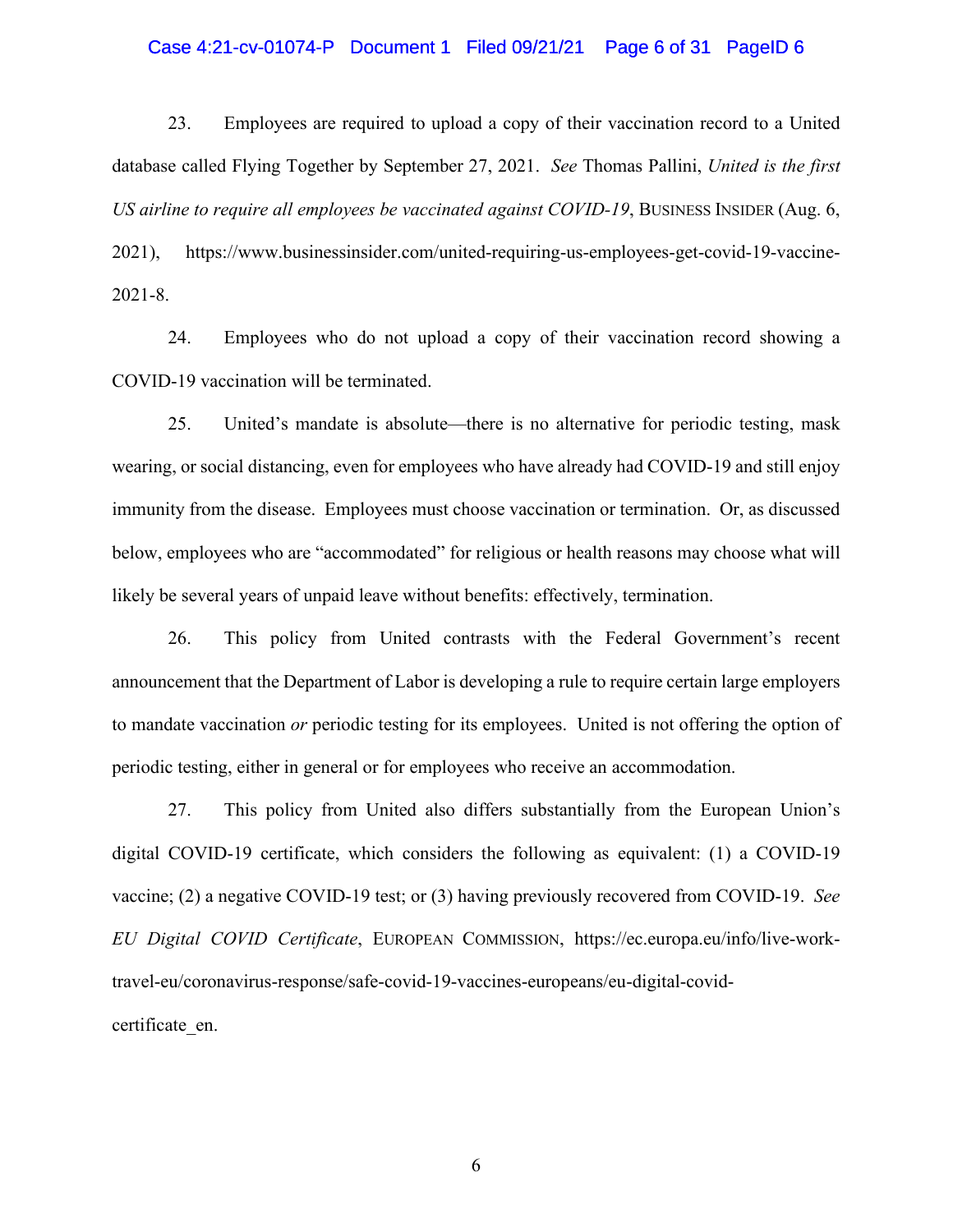## Case 4:21-cv-01074-P Document 1 Filed 09/21/21 Page 7 of 31 PageID 7

28. When United announced the vaccine mandate, it stated that employees could request accommodations for religious or health reasons. *See* Daniella Genovese, *United Airlines vaccine mandate driven by delta variant, hospitalization data, CEO Scott Kirby says,* FOXBUSINESS (Aug. 10, 2021), https://www.foxbusiness.com/lifestyle/united-ceo-scott-kirbypushed-vaccine-mandate-driven-by-hospitalization-data. This is in line with Equal Employment Opportunity Commission ("EEOC") guidance on private employers issuing such mandates. *See What You Should Know About COVID-19 and the ADA, the Rehabilitation Act, and Other EEO Laws* §§ K.1 & K.2.*,* EEOC (May 28, 2021), https://www.eeoc.gov/wysk/what-you-should-knowabout-covid-19-and-ada-rehabilitation-act-and-other-eeo-laws.

29. However, United's CEO Mr. Kirby also threatened employees "to be very careful about" requesting such accommodations. Mr. Kirby stated that there would be very "few people that get through the medical and religious exemption process"—describing such employees derisively as "all [of a] sudden decid[ing] 'I'm really religious.'" Mr. Kirby threatened those employees by stating that they are "putting [their] job[s] on the line" if they request such accommodations. *See* Decl. of Kimberly Hamilton, attached to Plaintiffs' Motion for a Temporary Restraining Order and Preliminary Injunction.

30. In addition to Mr. Kirby's threats, United has placed substantial and unconscionable pressure on its employees. One of the many examples of such pressure, some of which are more specifically discussed below, occurred in early-September when United began sending postcards to all employees who had not yet provided proof of vaccination.

31. The postcards stated that the employees had not uploaded evidence of vaccination and repeated in bold text: "Unvaccinated employees without a reasonable accommodation will be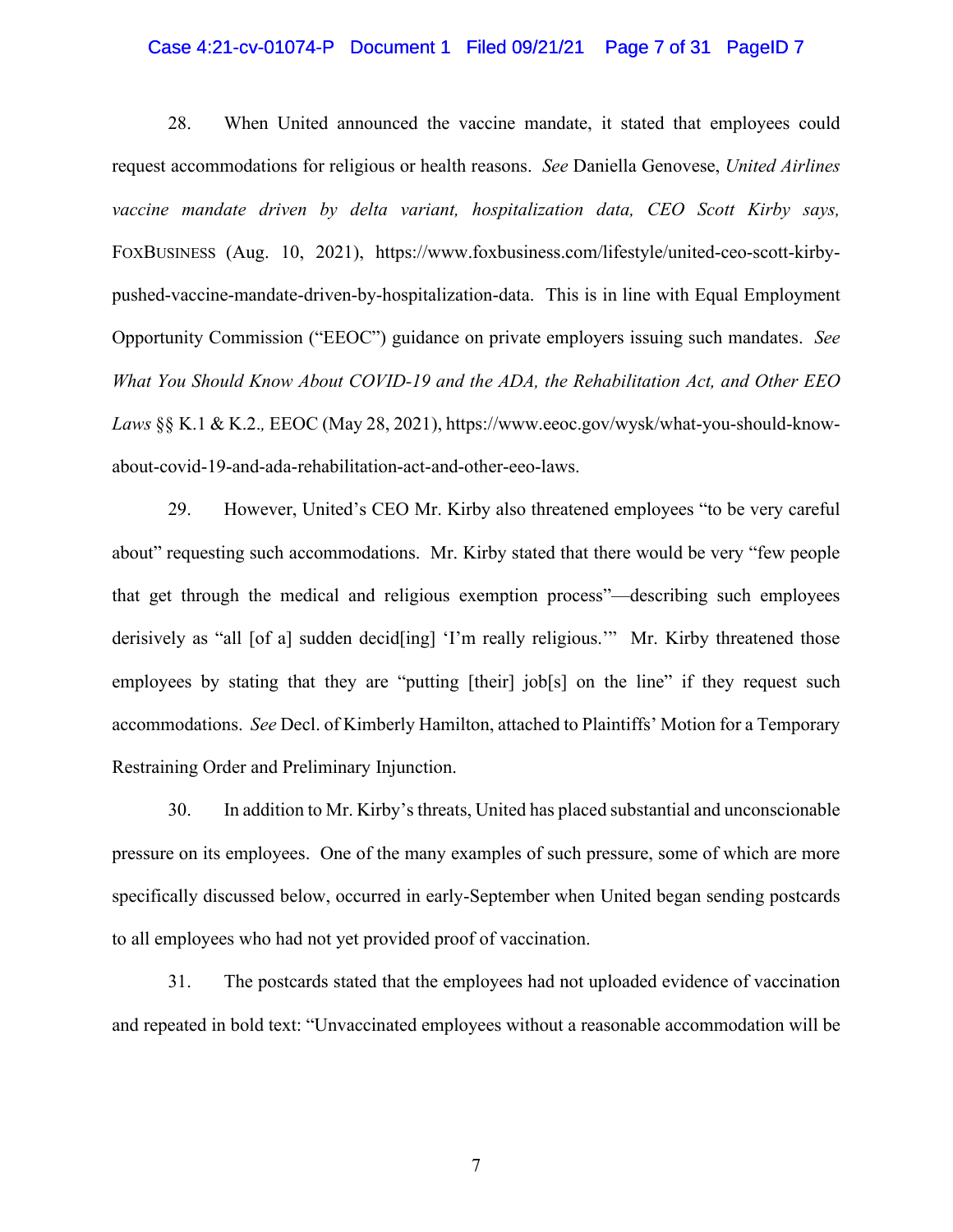#### Case 4:21-cv-01074-P Document 1 Filed 09/21/21 Page 8 of 31 PageID 8

separated from United." As these postcards were not sent in an envelope, United effectively broadcast its employees' vaccination status to all who saw the postcards.

32. According to United, this vaccination mandate is aimed at increased safety. *See*  Leslie Josephs, *United will require its U.S. employees to be vaccinated, a first for country's major airlines*, CNBC (Aug. 6, 2021), https://www.cnbc.com/2021/08/06/united-airlines-vaccinemandate-employees.html. Yet United does not require any passenger flying on its planes, or interacting with its staff, to be vaccinated. *See* David Koenig, *United Airlines will require US*  employees to be vaccinated, AP NEWS (Aug. 6, 2021), https://apnews.com/article/united-airlinesvaccine-mandate-employees-frontier-e8eef8e8f11d4924b81768484e5401a1. Nor does it require its employees from other countries to be vaccinated, even though those employees work and come in contact with United crews from the United States. *Id*. The mandate does not apply to regional airline partners that fly United customers on shorter routes that feed United's mainlines. *See*  Josephs, *supra* ¶ 32. And the mandate does not apply to pilots from other airlines allowed to ride in the "jumpseat" of the aircraft (in the cockpit) with United flight officers. *See Jumpseat Committee Update*, UNITED MASTER EXECUTIVE COUNCIL (Sept. 16, 2021) https://contentsharing.net/actions/email\_mobile\_web\_version.cfm?recipient\_id=2940366754&m essage id=20802705&user id=ALPA&jobid=53070823. And at the same time, United has relaxed requirements for flight attendants wearing gloves and eye protection during the COVID-19 pandemic, and the company no longer ensures the "deep" cleaning of aircraft after each flight as it did at the outset of the pandemic.

## **C. Federal law prohibiting religious and disability discrimination and retaliation**

33. Title VII prohibits United from discriminating against employees based on their religion. This "include[s] all aspects of religious observance and practice, as well as belief, unless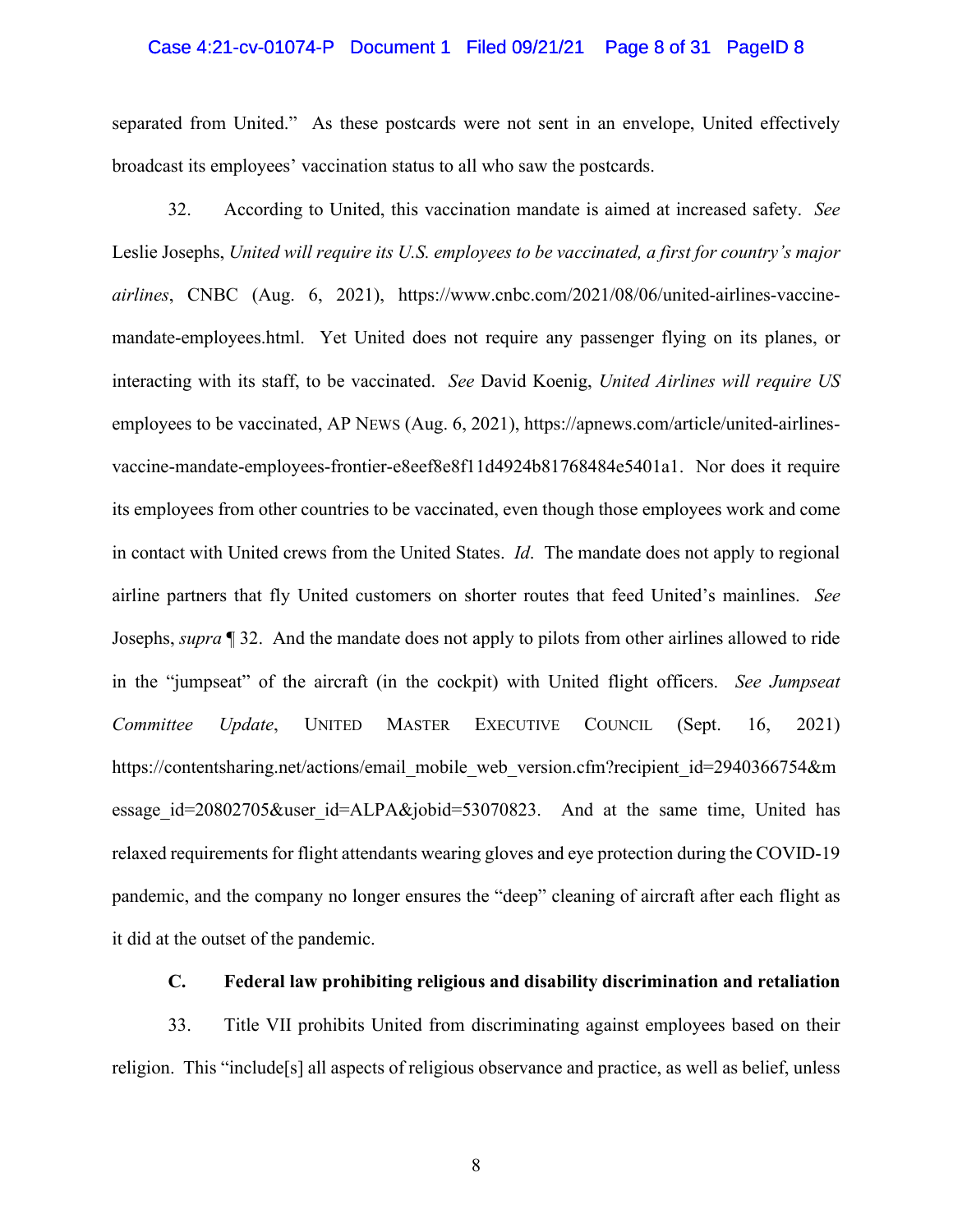#### Case 4:21-cv-01074-P Document 1 Filed 09/21/21 Page 9 of 31 PageID 9

an employer demonstrates that he is unable to reasonably accommodate an employee's . . . religious observance or practice without undue hardship on the conduct of the employer's business." 42 U.S.C. § 2000e(j).

34. In other words, "[a]n employer has the statutory obligation to make reasonable accommodations for the religious observances of its employees, but is not required to incur undue hardship." *Weber v. Roadway Express*, 199 F.3d 270, 273 (5th Cir. 2000).

35. Title VII also prohibits United from retaliating against an employee for engaging in protected activity. *See Davis v. Dallas Area Rapid Transit*, 383 F.3d 309, 319 (5th Cir. 2004).

36. Similarly, under the ADA, United may not "discriminate against a qualified individual on the basis of disability." *Caldwell v. KHOU-TV*, 850 F.3d 237, 241 (5th Cir. 2017).

37. Such discrimination includes "fail[ing] to make 'reasonable accommodations to the known physical or mental limitations of an otherwise qualified individual with a disability . . . unless . . . the accommodation would impose an undue hardship.'" *Feist v. Louisiana*, 730 F.3d 430, 432 (5th Cir. 2013).

38. Additionally, the ADA makes it unlawful to retaliate against an employee for seeking an accommodation. *See* 42 U.S.C. § 12203(a).

### **D. United's accommodation request system**

39. United created an online system through its Help Hub, which was the only formal mechanism United offered employees to request accommodations from United's vaccine mandate.

40. Employees were given the option to request accommodations based on religious beliefs or medical reasons through United's Reasonable Accommodation Process ("RAP").

41. Employees filling out the online form were not permitted to request both a religious and medical accommodation request.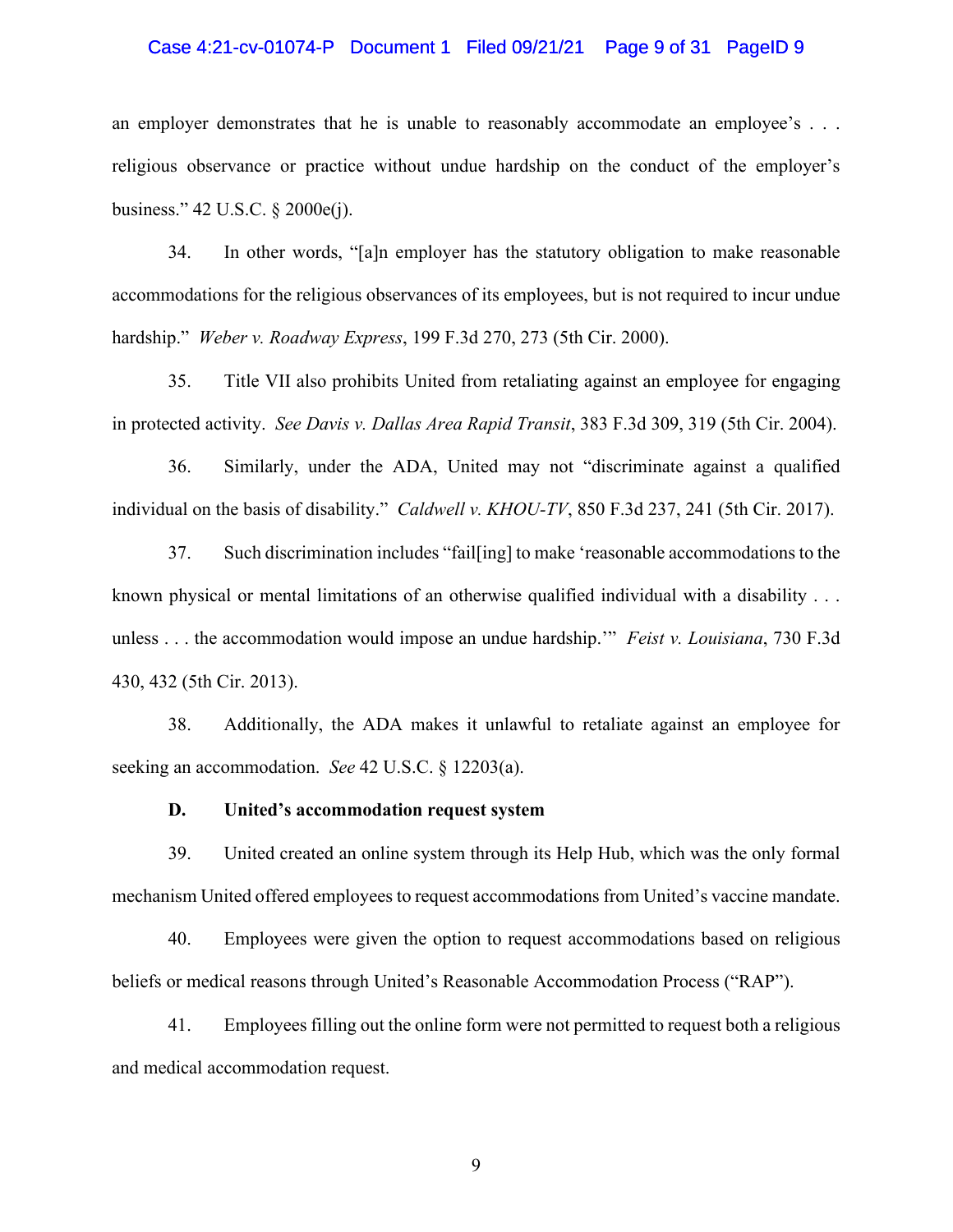#### Case 4:21-cv-01074-P Document 1 Filed 09/21/21 Page 10 of 31 PageID 10

42. United required all employees to submit requests for accommodation by August 31, 2021.

43. After that date, employees were not permitted to submit accommodation requests to United through the RAP. In fact, religious requests received after August 31, 2021, were automatically denied as untimely.

44. In other words, any employee who determines that he or she has a religious basis for not receiving the vaccine after August 31, 2021, is left without a mechanism for requesting an accommodation from United that the company will countenance. Such employees must either receive the vaccine or be terminated.

## **E. United's responses to accommodation requests**

45. Once employees began submitting RAP requests, United followed up with those individuals to determine the legitimacy of either the religious belief or medical condition requiring an accommodation. For instance, the company asked questions geared to probe and manipulate the beliefs of religious accommodation seekers, including: "Are you aware if any vaccines or medications you have previously received were created, researched, tested or otherwise involved the use of stem cells," and if so, "please explain why receiving such vaccines or medications were not a violation of your sincerely held belief." Also, United asked: "What about your religious belief prevents you from getting the COVID vaccines, but not taking other types of medicine;" "Have you received vaccinations in the past;" and "Do you currently take or have you taken medications of any kind (over the counter or prescription)?"

46. United also asked individuals (on a short 3-day timeline) for pastoral or third-party letters attesting to the employees' beliefs. The requirement for a pastoral letter as substantiation for an employee's sincerely held religious beliefs was implemented by United early in the review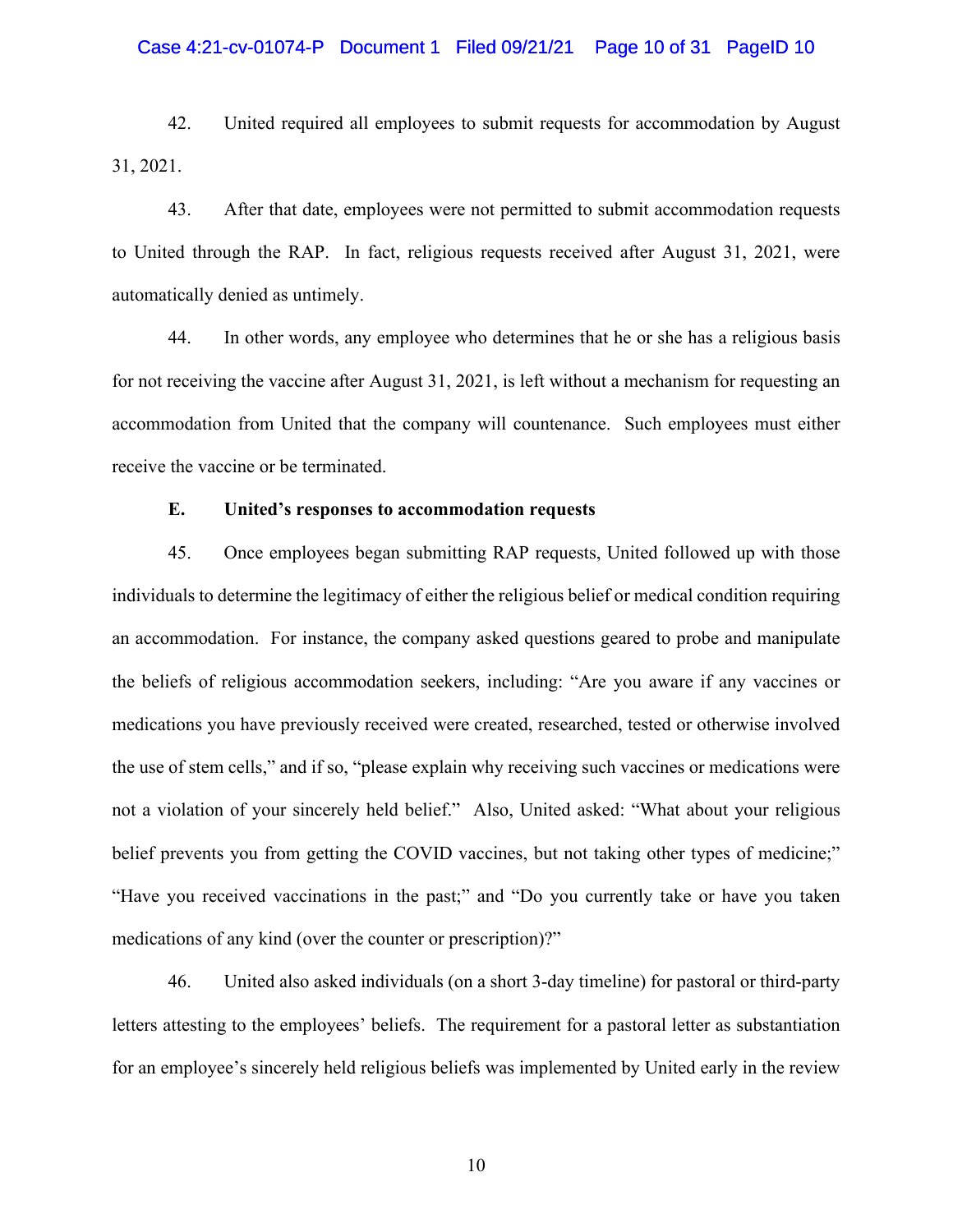#### Case 4:21-cv-01074-P Document 1 Filed 09/21/21 Page 11 of 31 PageID 11

process. This was later replaced by the requirement for a letter to be provided by a third-party who could attest to an employee's sincerely held religious beliefs.

47. United failed to equally apply standards for determining accommodation approval. For those seeking medical accommodations, some applicants were requested to provide additional information, such as medical certifications, while others were not. Similarly, for those seeking religious accommodations, some applicants were asked to provide additional information, such as a pastoral letter, while others were not.

48. Where United requested additional information, it required employees to respond in unreasonable timeframes. United's online portal, Help Hub, oftentimes did not alert employees when additional information was requested. In fact, employees stopped receiving email notifications when updates were available, causing some employees to miss United's artificially imposed deadlines for providing additional requested information.

49. Once any questions were answered and any requested documents were submitted, there was no further interaction between United and the employees. The company did not ask for or suggest that there would be any possible accommodation to the vaccine mandate issued on August 6, 2021.

50. On September 9, 2021, United began "granting" requests for accommodation, announcing that for any accommodation request it grants, the employee will be placed on indefinite unpaid leave starting October 2, 2021, with no company-paid benefits. *See* Ailsa Chang, *et al*., *United Airlines CEO On the Decision To Put Unvaccinated Employees On Leave In October*, NPR (Sept. 10, 2021), https://www.npr.org/2021/09/10/1036039856/united-airlines-ceo-on-thedecision-to-put-unvaccinated-employees-on-leave-in-oc. Other requests for accommodation were denied as being either untimely under United's self-imposed August 31, 2021 submission deadline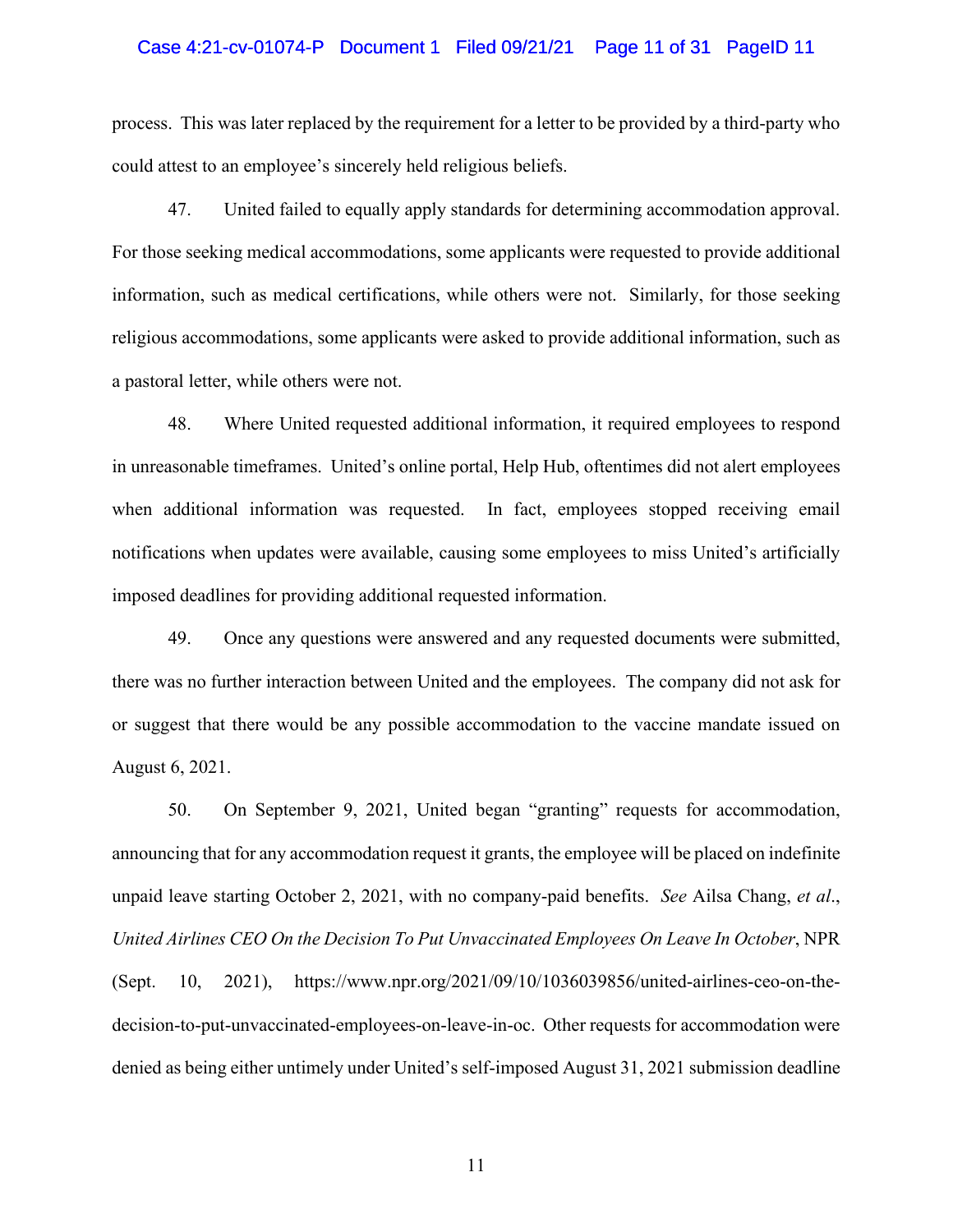#### Case 4:21-cv-01074-P Document 1 Filed 09/21/21 Page 12 of 31 PageID 12

or due to other arbitrary reasons, such as an employee's failure to respond within 3 or 5 days to requests for substantiation of religious beliefs.

51. This caused many employees to rescind their accommodation requests out of a fear of lost income.

52. For customer-facing employees (including pilots, flight attendants, and some customer service representatives), the unpaid leave will last "until the risk of COVID is low enough that [United] deem[s] it safe" or until the pandemic "meaningfully" subsides.

53. For non-customer-facing employees (including aircraft technicians and other service representatives), the unpaid leave is set to last "for some period of time while [United] work[s] out all the details [and] the logistics" of mitigation measures, which United stated may or may not include testing requirements and requiring unvaccinated employees to wear vaccine identification badges. *See* Chang, *et al.*, *supra* ¶ 50.

54. In announcing these rules, United ignored the interactive process. United did not explain why one group of employees may be able to come back to work with mitigation measures in place, while another group will not be able to do so. United did not explain why pilots and flight attendants are grouped together, despite having significantly different customer interactions. The same is true of other types of customer service representatives who may be working remotely or behind plexiglass shields in an airport. United did not explain why employees in non-customerfacing positions are at less risk of infection despite still interacting with other employees. United did not explain why its distinctions did not include any consideration for employees who have previously recovered from COVID-19 and therefore possess antibodies that may provide them with protection against future COVID-19 infection at rates similar to (or greater than) vaccination. United further failed to explain why it would allow pilots from other airlines to ride in the cockpit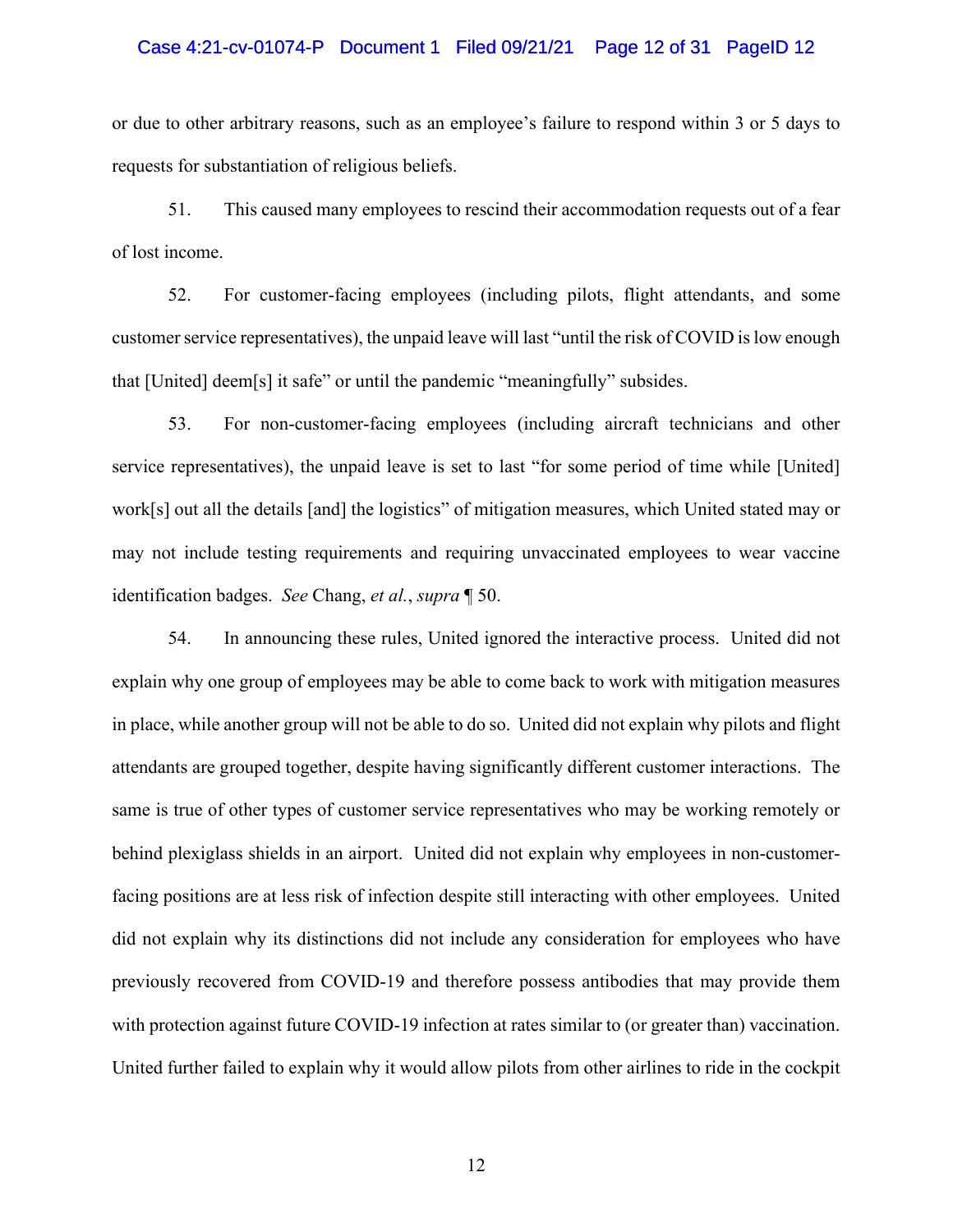#### Case 4:21-cv-01074-P Document 1 Filed 09/21/21 Page 13 of 31 PageID 13

with United flight officers even though those other pilots would not be required to have a COVID-19 vaccination. Nor did United explain why its non-U.S. employees are not required to be vaccinated, even though crew members from outside the U.S. will often work together on flights with U.S. crew members. The same is true for the regional aircrews that fly shorter routes for United. What United did do was rely on arbitrary line-drawing rather than engaging in the interactive process with each employee who requested an accommodation.

55. United has not provided any "accommodated" employee with a date by which he or she will be able to return to work.

56. Rather, United stated that this period of unpaid leave may last up to 72 months (*i.e.*, up to 6 years).

57. United informed "accommodated" employees that, while on unpaid leave, some may lose company seniority and travel benefits, they may not use accrued sick leave or vacation time, they do not accrue any sick leave or vacation time, and they must pay their own medical insurance premiums—both the employee's share and United's usual share. Since then, some receiving a medical accommodation have been verbally informed that they may be able to use their own earned sick time pay to offset the loss of income from working their job.

58. Any employee whose accommodation request was denied must receive the vaccine by September 27, 2021, or be terminated.

## **F. Plaintiffs' accommodation requests**

59. Plaintiff Sambrano is a Captain with United, where he has worked in varying capacities for approximately 31 years.

60. As a Captain, Mr. Sambrano is responsible for piloting and commanding aircraft.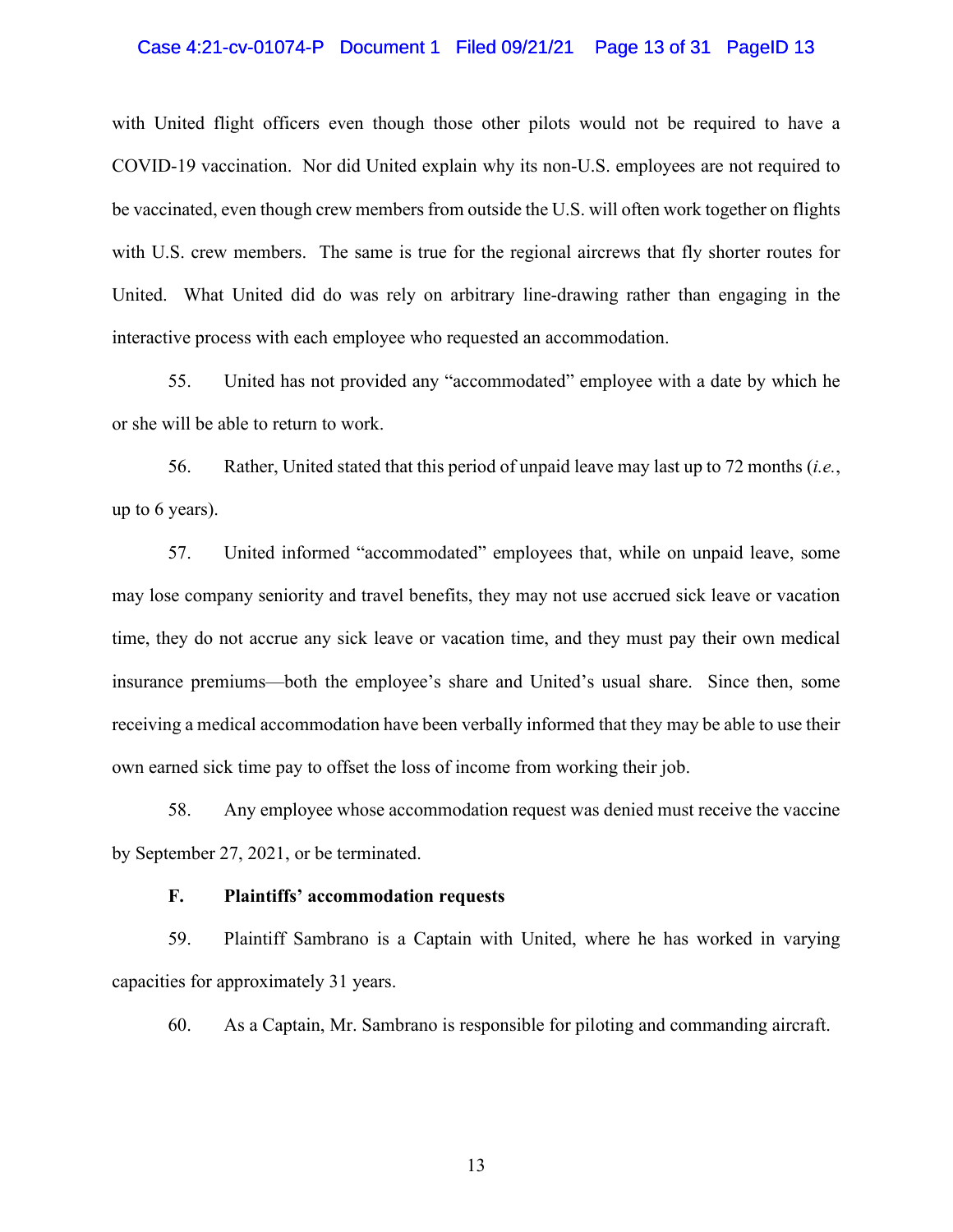## Case 4:21-cv-01074-P Document 1 Filed 09/21/21 Page 14 of 31 PageID 14

61. In addition to being a Captain, Plaintiff Sambrano has been in training to be a line check airman, which is an instructor of pilots.

62. On August 26, 2021, Plaintiff Sambrano submitted a request for a religious accommodation through United's online accommodation request portal, Help Hub.

63. In his accommodation request, Mr. Sambrano explained his belief that the COVID-19 vaccines were developed using aborted fetal tissue and that it is sinful to use anything derived from abortion. Mr. Sambrano also explained that he believed receiving the vaccine runs contrary to the Bible's teachings about his body being a temple of the Holy Spirit. As an adult, Mr. Sambrano regularly elects not to receive vaccines due to his religious beliefs.

64. Mr. Sambrano also attempted to request a medical accommodation because he previously contracted and recovered from COVID-19 and thus likely possesses antibodies against COVID-19. In light of the likelihood that he possesses antibodies, Mr. Sambrano is concerned about the risk posed by receiving a vaccine which itself aims to create antibodies.

65. Mr. Sambrano was unable to submit a request for a medical accommodation because United's accommodation request portal, Help Hub, permitted an employee to request only one type of accommodation.

66. Mr. Sambrano did not receive any contact from United to discuss his request or possible accommodations.

67. On September 9, 2021, United informed Mr. Sambrano that his religious accommodation request was "granted," but that he would be "accommodated" by being placed on indefinite unpaid leave.

68. Being placed on unpaid leave will impact Mr. Sambrano personally and professionally. For instance, he will lose the ability to participate in and be protected by the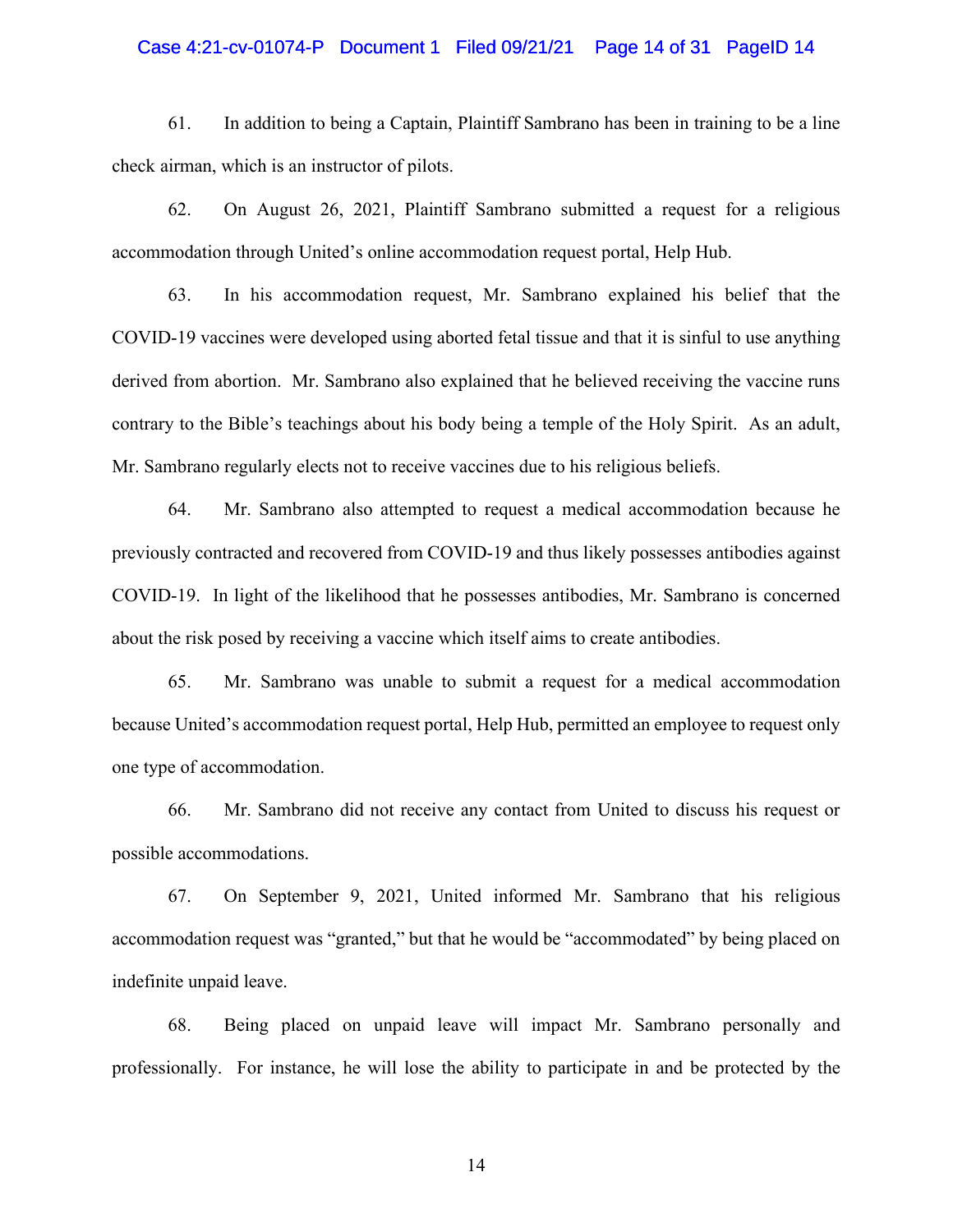#### Case 4:21-cv-01074-P Document 1 Filed 09/21/21 Page 15 of 31 PageID 15

long-term disability program that exclusively covers pilots. He will also lose his medical, dental, and prescription drug benefits, as well as his ability to retire in good standing and receive company travel and life insurance benefits.

69. Extended unpaid leave will also require Mr. Sambrano to make difficult choices regarding the college education for his children, one of whom is currently in college and two of whom will be starting college soon. Additionally, the loss of profit sharing and company matched retirement contributions along with the loss of a regular income will require Mr. Sambrano's family to make other decisions about daily activities.

70. Mr. Sambrano submitted a charge to the EEOC on September 19, 2021, regarding United's discriminatory and retaliatory actions.

71. Plaintiff David Castillo is an Aircraft Technician with United. He has worked for United for 22 years.

72. In that position, Mr. Castillo is responsible for performing mechanic duties on United airplanes.

73. On September 17, 2021, Plaintiff Castillo submitted a request for a religious and medical accommodation through an email to his supervisor. He was unable to submit these accommodation requests through United's accommodation request portal, Help Hub, because United had determined that it would not accept accommodation requests through that portal after August 31, 2021.

74. In his accommodation request, Mr. Castillo explained his belief that the COVID-19 vaccines were developed using aborted fetal tissue and that it is sinful to use anything derived from abortion. As an adult, Mr. Castillo does not receive vaccines due to his religious beliefs.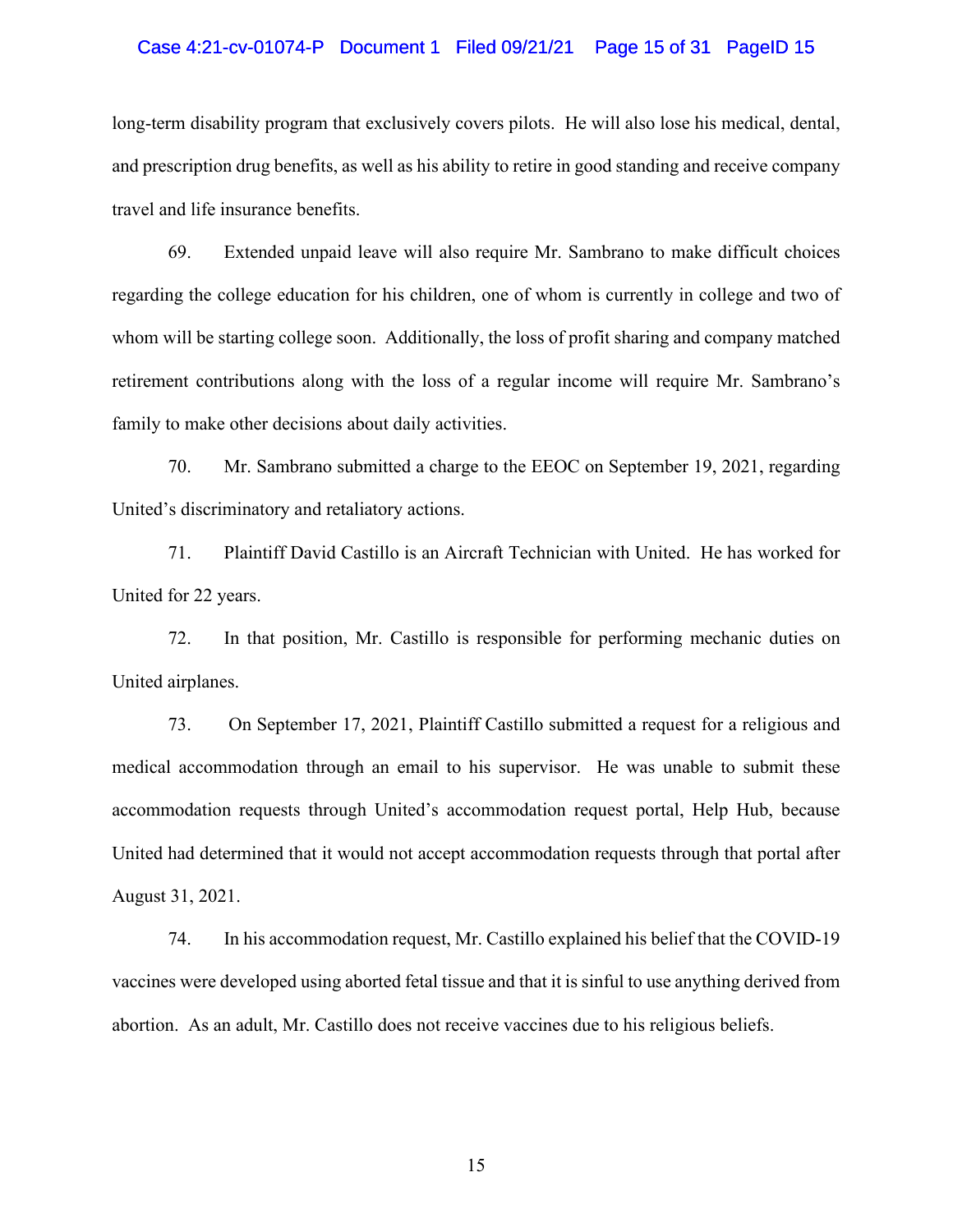#### Case 4:21-cv-01074-P Document 1 Filed 09/21/21 Page 16 of 31 PageID 16

75. Mr. Castillo also requested a medical accommodation because he previously contracted and recovered from COVID-19 and thus likely possesses antibodies against COVID-19. In light of the likelihood that he possesses antibodies, Mr. Castillo is concerned about the risk posed by receiving a vaccine which itself aims to create antibodies.

76. On Saturday, September 18, 2021, a representative from United's Human Resources ("HR") department contacted Mr. Castillo's supervisor, informing him that the religious accommodation was untimely and would therefore be ignored. At the same time, HR instructed the supervisor to inform Mr. Castillo that he could submit a request for a medical accommodation through United's online Help Hub system. Mr. Castillo submitted that request on September 19, 2021, and it is now pending. Assuming that Mr. Castillo's medical request is granted, he will presumably receive the same offer that others in his position have received: unpaid leave for an indefinite period of time.

77. If placed on unpaid leave, Mr. Castillo will lose his travel benefits, medical, dental, and prescription drug coverage, as well as profit sharing, company matched retirement contributions, and loss of his only income source. He is dependent on that income stream, and he does not have any savings on which to rely. If placed on unpaid leave, Mr. Castillo will be unable to afford his housing or his car. Unable to renew his lease without employment, he will become homeless on October 1, 2021.

78. As a diabetic with high blood pressure, Mr. Castillo also depends on the insurance coverage he has through his job at United. If placed on indefinite unpaid leave, Mr. Castillo will not be able to afford his medical coverage, putting his health at serious risk.

79. Mr. Castillo submitted a charge to the EEOC on September 20, 2021, regarding United's discriminatory and retaliatory actions.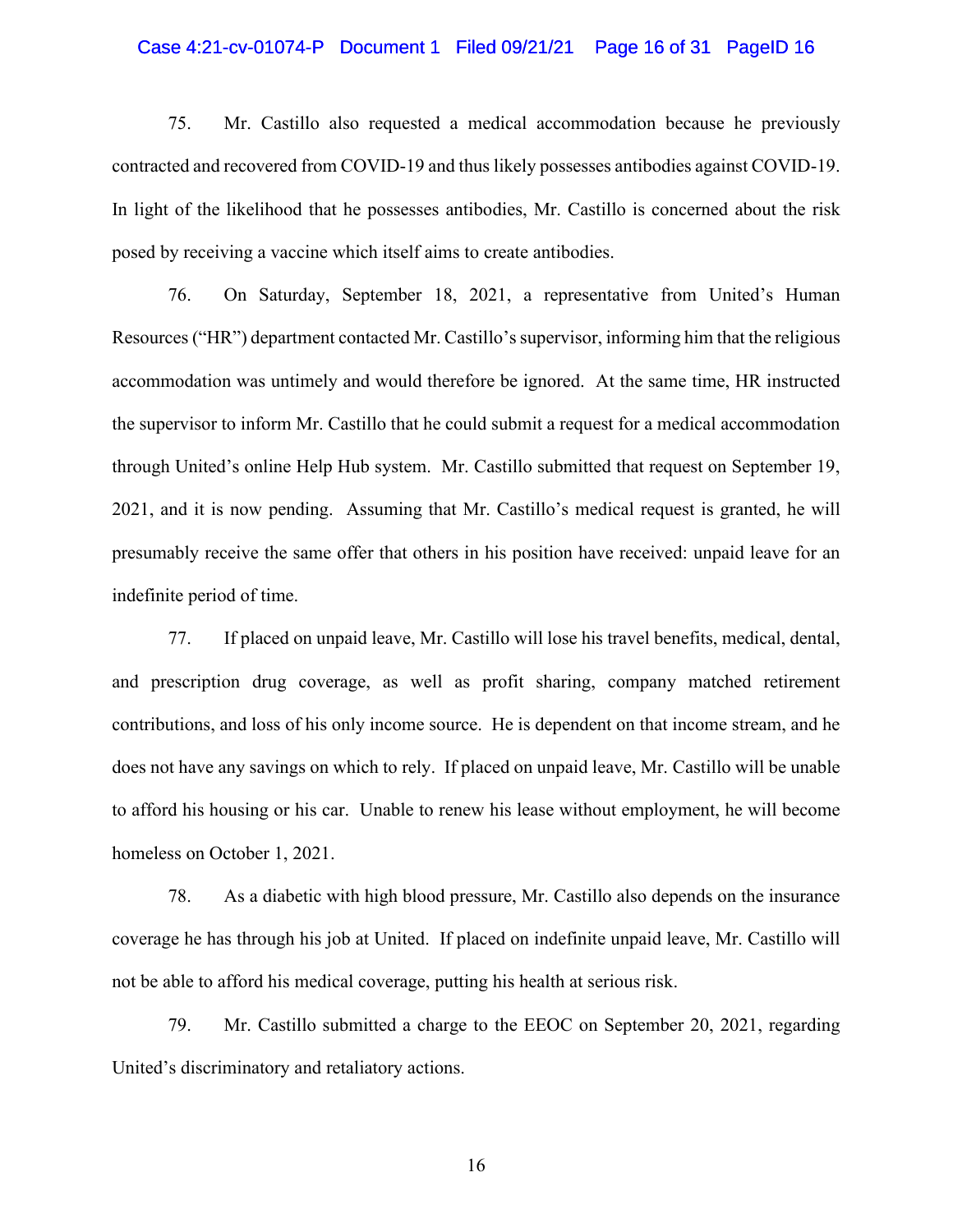#### Case 4:21-cv-01074-P Document 1 Filed 09/21/21 Page 17 of 31 PageID 17

80. Plaintiff Kimberly Hamilton is a Station Operations Representative with United. She has worked for United for 18 years.

81. In that role, Ms. Hamilton works in an office setting, handling gate planning and coordinating fueling, mechanics, cleaners, caterers, and other staff matters.

82. On August 26, 2021, Ms. Hamilton submitted a religious accommodation request through United's online accommodation request portal, Help Hub.

83. Ms. Hamilton explained that, as a devout Catholic, she cannot abide by any process that relates to or uses aborted cells. This includes receiving vaccines that she believes were derived using aborted fetal tissue. Ms. Hamilton also explained that she believes receiving the vaccine is contrary to the Bible's teaching that her body is a temple of the Holy Spirit.

84. On September 5, 2021, United responded by asking Ms. Hamilton to produce a letter from a third-party supporting her religious views. Ms. Hamilton's husband provided this letter.

85. Ms. Hamilton did not receive any other contact from United to discuss the request or possible accommodations.

86. On September 9, 2021, United informed Ms. Hamilton that her religious accommodation request was "APPROVED," but that she would be "accommodated" by being placed on indefinite unpaid leave without her regular benefits.

87. Being placed onto unpaid leave will impact Ms. Hamilton personally and professionally. Ms. Hamilton and her family depend on her regular income from United. Ms. Hamilton's husband is currently undergoing cancer treatment, which they will be unable to afford if she is placed on unpaid leave, where she must also pay for her insurance coverage.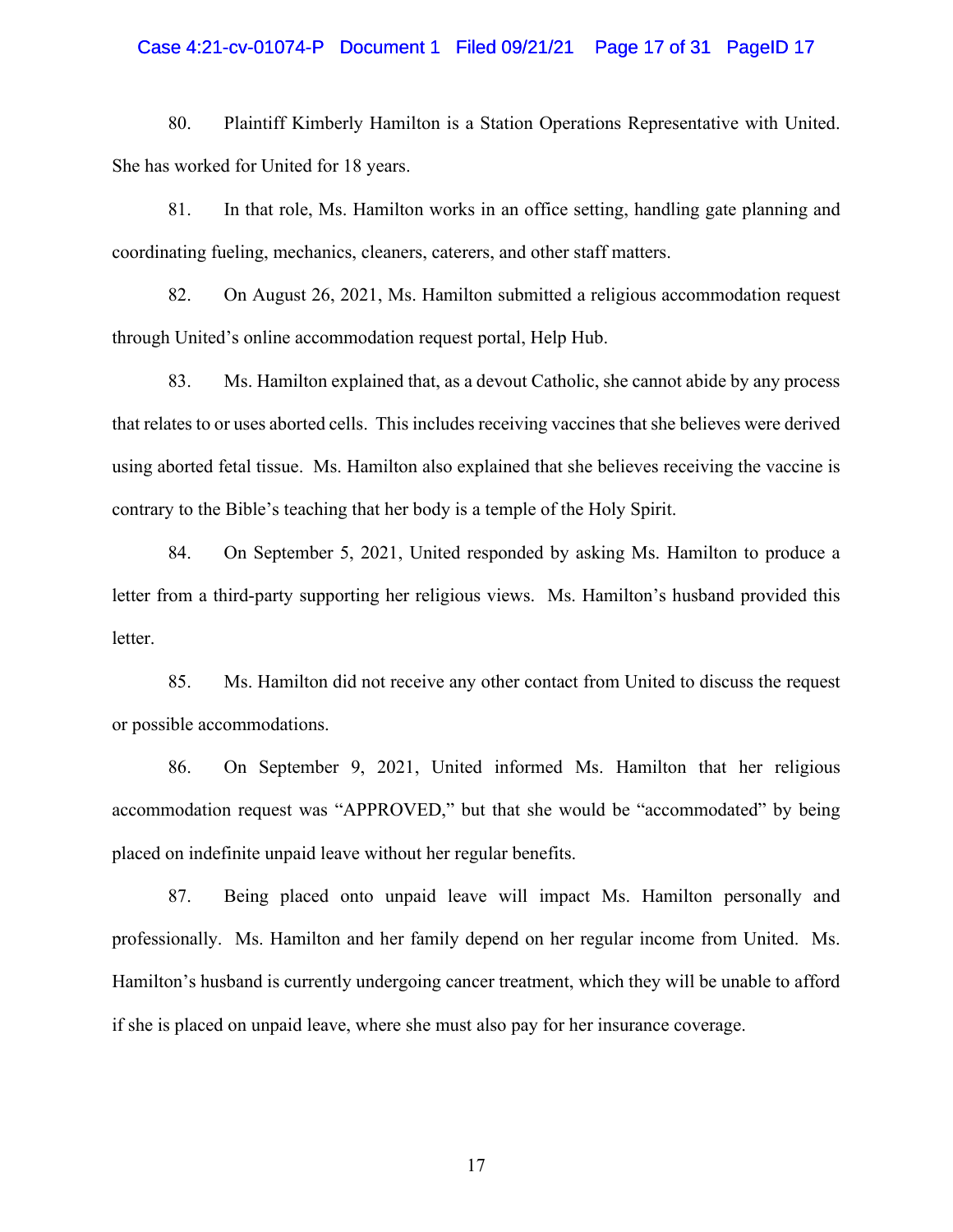#### Case 4:21-cv-01074-P Document 1 Filed 09/21/21 Page 18 of 31 PageID 18

88. The threat of being placed on unpaid leave has caused Ms. Hamilton significant stress. This has been exacerbated as the mandate and United's actions are impacting present decisions regarding what types of cancer treatment Ms. Hamilton's family might be able to afford for her husband if her benefits at United are lost through the current "accommodation" being offered.

89. Ms. Hamilton submitted a charge to the EEOC on September 20, 2021, regarding United's discriminatory and retaliatory actions.

90. Plaintiff Jonas is a Customer Service Representative assigned to the United Club. She has worked for United (or Continental Airlines, before United acquired Continental) since 1984.

91. As a United Club Representative, Ms. Jonas is responsible for working in the club lounge, verifying credentials, selling memberships, discussing amenities with clients, and assisting clients with flight issues and upgrades.

92. On August 29, 2021, Ms. Jonas requested a medical accommodation through United's online accommodation request system, Help Hub.

93. In her request, Ms. Jonas explained that she was concerned with the safety of the vaccine for her. She has severe reactions to various allergens, including eggs and penicillin updated that request on September 14, 2021, with a form filled out by her doctor.

94. Ms. Jonas also contracted and recovered from COVID-19 in August of 2021, and was concerned about the risk posed by receiving a vaccine which aims to create antibodies. One recent test did not confirm the presence of antibodies for COVID-19, but Ms. Jonas plans to test again in the near future to confirm those results.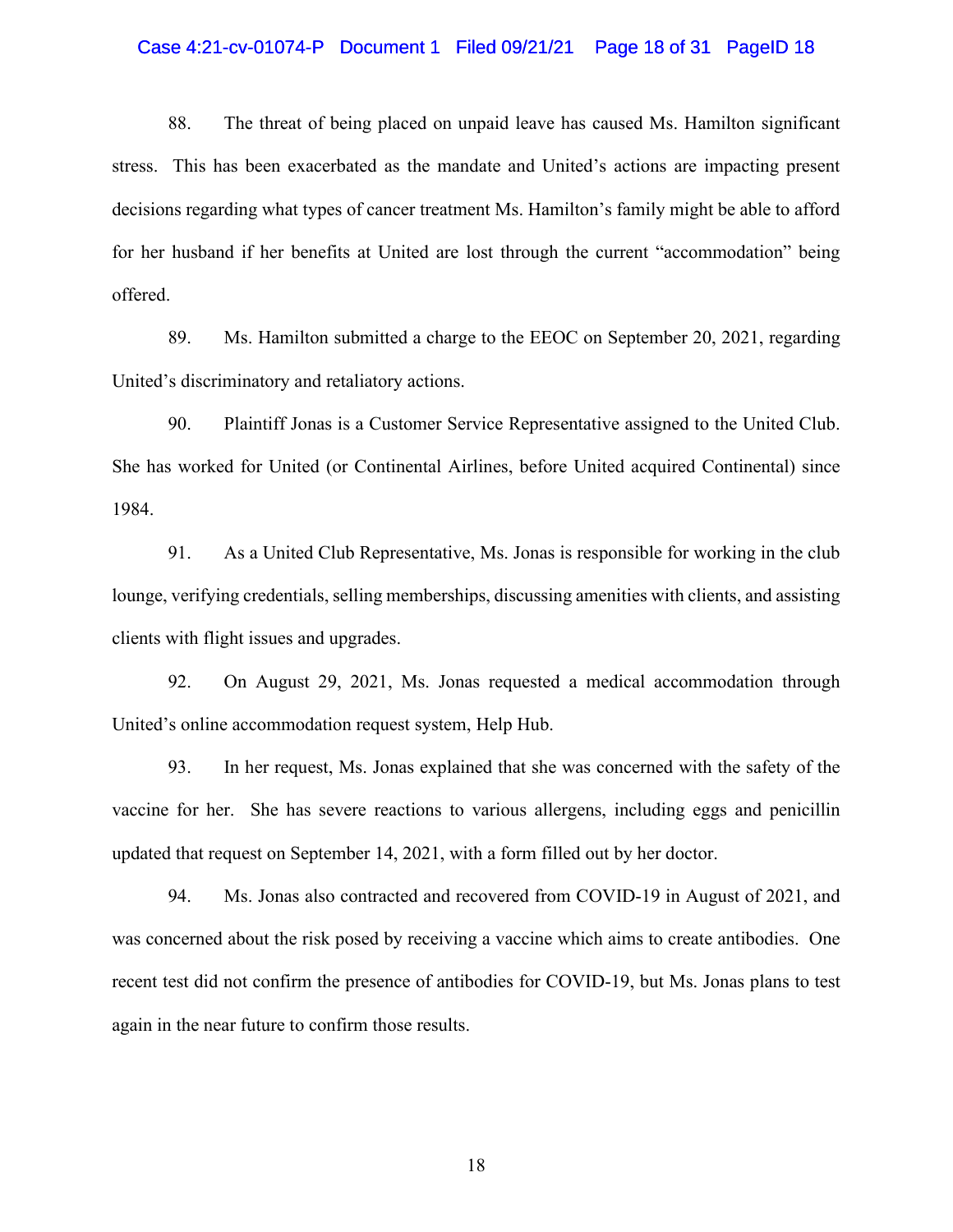## Case 4:21-cv-01074-P Document 1 Filed 09/21/21 Page 19 of 31 PageID 19

95. Ms. Jonas also wanted to submit a request for a religious accommodation but was unable to do so because United's accommodation request portal, Help Hub, permitted an employee to request only one type of accommodation.

96. Ms. Jonas did not receive any contact from United to discuss the request or possible accommodations.

97. On September 15, 2021, United informed Ms. Jonas that her medical accommodation request was "approved," but that she would be accommodated by being placed on indefinite medical leave that would lead to the loss of both her pay and her regular benefits.

98. Being placed onto medical leave will impact Ms. Jonas personally and professionally. Ms. Jonas' family depends on her regular salary and has no other income source. Once her sick pay is depleted, Ms. Jonas will not be able to afford medical care for her family, which will have an immediate negative impact on her husband, who is disabled. Additionally, Ms. Jonas' family will be unable to pay their bills and she will lose additional money she could be earning from the pension she gained while working at Continental. United's response and threat of extended unpaid leave has also caused Ms. Jonas significant stress.

99. Ms. Jonas submitted a charge to the EEOC on September 20, 2021, regarding United's discriminatory and retaliatory actions.

100. Plaintiff Genise Kincannon is a Flight Attendant for United. Ms. Kincannon has worked for United for 31 years.

101. As a Flight Attendant, Ms. Kincannon's responsibilities include helping customers find their seats, serving drinks and food, explaining safety protocols, and handling any emergencies that arise.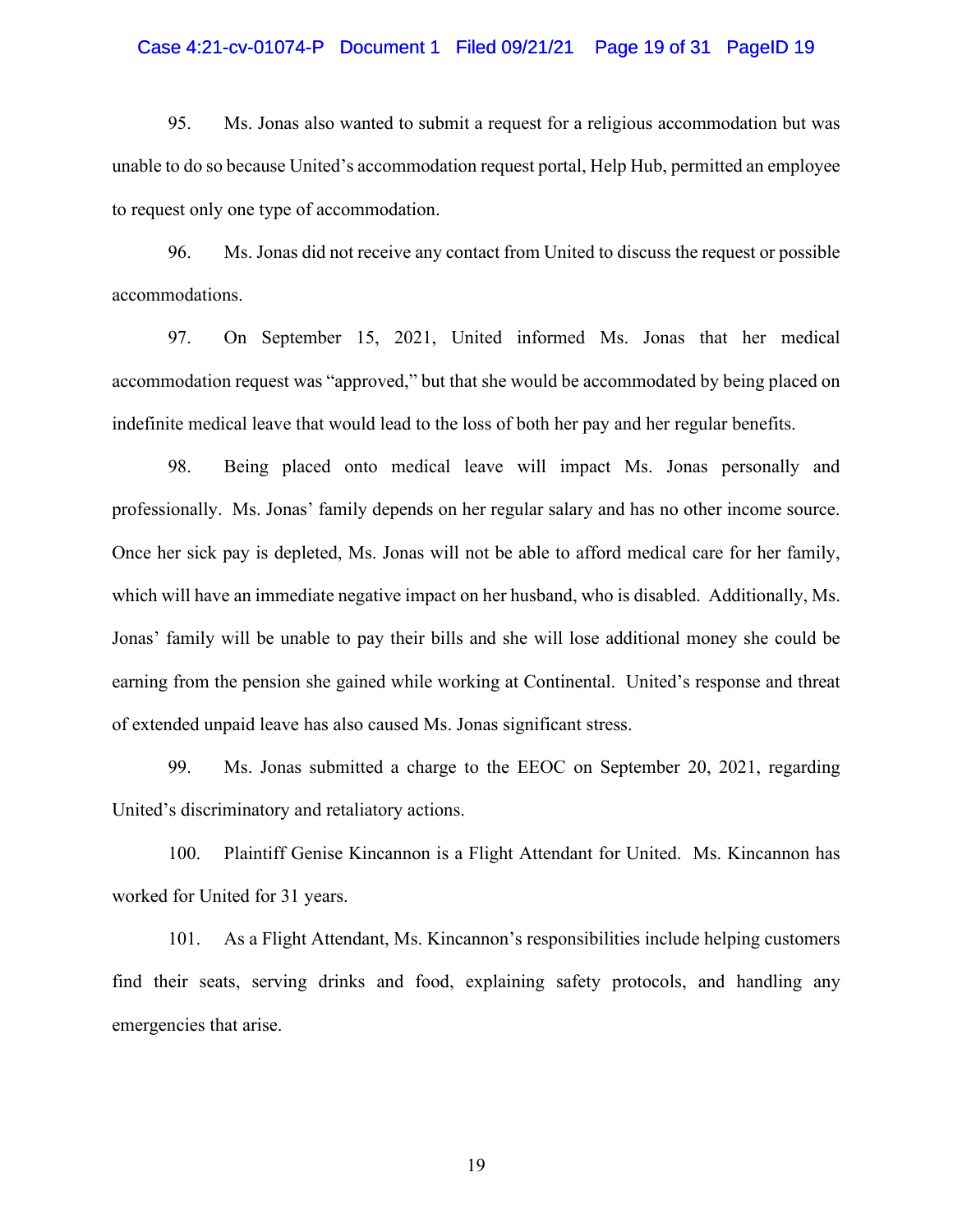#### Case 4:21-cv-01074-P Document 1 Filed 09/21/21 Page 20 of 31 PageID 20

102. On August 18, 2021, Ms. Kincannon submitted a religious accommodation request through United's online accommodation request system, Help Hub.

103. In her accommodation request, Ms. Kincannon explained her belief that the COVID-19 vaccines were developed using aborted fetal tissue and that it is sinful to use anything derived from abortion. Throughout her adult life, Ms. Kincannon has elected not to receive vaccines due to her religious beliefs.

104. Ms. Kincannon also has a medical basis for seeking an accommodation, which has not yet been submitted because Help Hub only permitted employees to submit one accommodation request. Ms. Kincannon previously contracted and recovered from COVID-19 and thus likely possesses antibodies against COVID-19. In light of the likelihood that she possesses antibodies, Ms. Kincannon is concerned about the risk posed by receiving a vaccine which itself aims to create antibodies.

105. After she submitted her request, Ms. Kincannon did not receive any contact from United to discuss the request or possible accommodations, other than boilerplate questions challenging her religious beliefs and requesting a letter from someone else to verify those beliefs.

106. On September 9, 2021, United informed Ms. Kincannon that her religious accommodation request was "granted," but that she would be "accommodated" by being placed on indefinite unpaid leave without her regular benefits.

107. The loss of regular income from United will cause Ms. Kincannon personal and professional harm. The loss of income will inflict immediate harms on her family's daily lives affecting transportation, housing, and other financial decisions. The prospect of being placed on unpaid leave has also caused and continues to cause significant daily stress in Ms. Kincannon's marriage.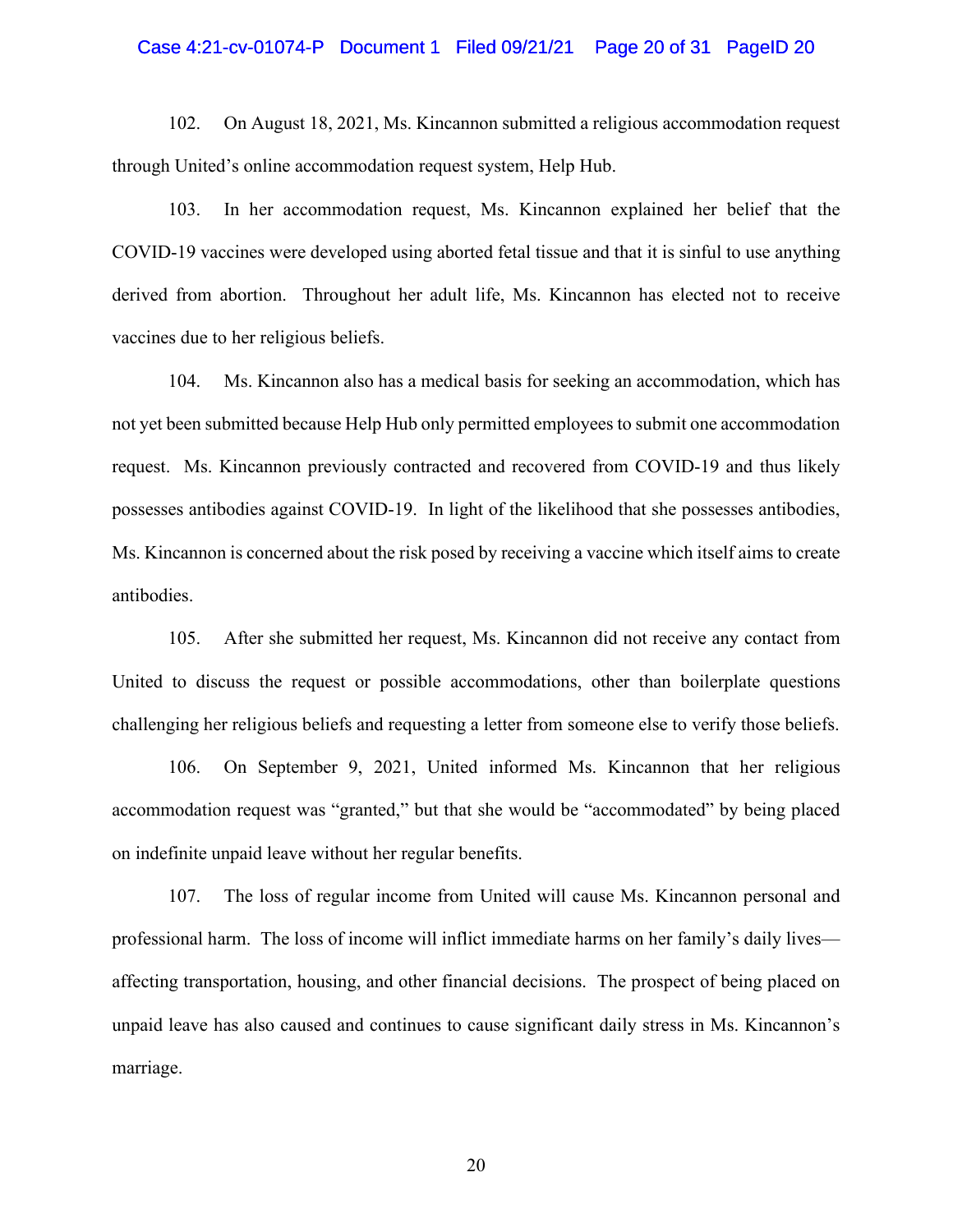#### Case 4:21-cv-01074-P Document 1 Filed 09/21/21 Page 21 of 31 PageID 21

108. Ms. Kincannon submitted a charge to the EEOC on September 17, 2021, regarding United's discriminatory and retaliatory actions.

109. Plaintiff Seth Turnbough is a Captain with United and is based in Chicago. He has been with United for 16 years and flies through DFW for work. He also uses his "ride share" passes to fly into DFW regularly to visit his local family—a benefit that is terminated under United's recent mandate for those not receiving a COVID-19 vaccine, whether or not an "accommodation" is granted.

110. As a Captain, Mr. Turnbough is responsible for commanding and flying an aircraft.

111. On August 6, 2021, Mr. Turnbough submitted a medical accommodation request through United's online accommodation request system.

112. Mr. Turnbough has relapsing/remitting multiple sclerosis ("MS") and his neurologist has recommended against Mr. Turnbough receiving the COVID-19 vaccine due to a concern that it might trigger a "cytokine storm"—a condition where an individual's immune system is over-stimulated and begins attacking healthy tissue and organs. Additionally, Mr. Turnbough's physician is concerned about the risk of blood-clotting, which is already an elevated concern for all pilots.

113. United did not discuss possible accommodations with Mr. Turnbough.

114. On September 10, 2021, United informed Mr. Turnbough that his accommodation request was "granted," but that he would be "accommodated" by being placed on indefinite unpaid leave.

115. Being placed on unpaid leave will significantly affect Mr. Turnbough personally and professionally. In addition to the financial loss, Mr. Turnbough will be unable to participate in and be protected by the long-term disability program that exclusively covers pilots. He will also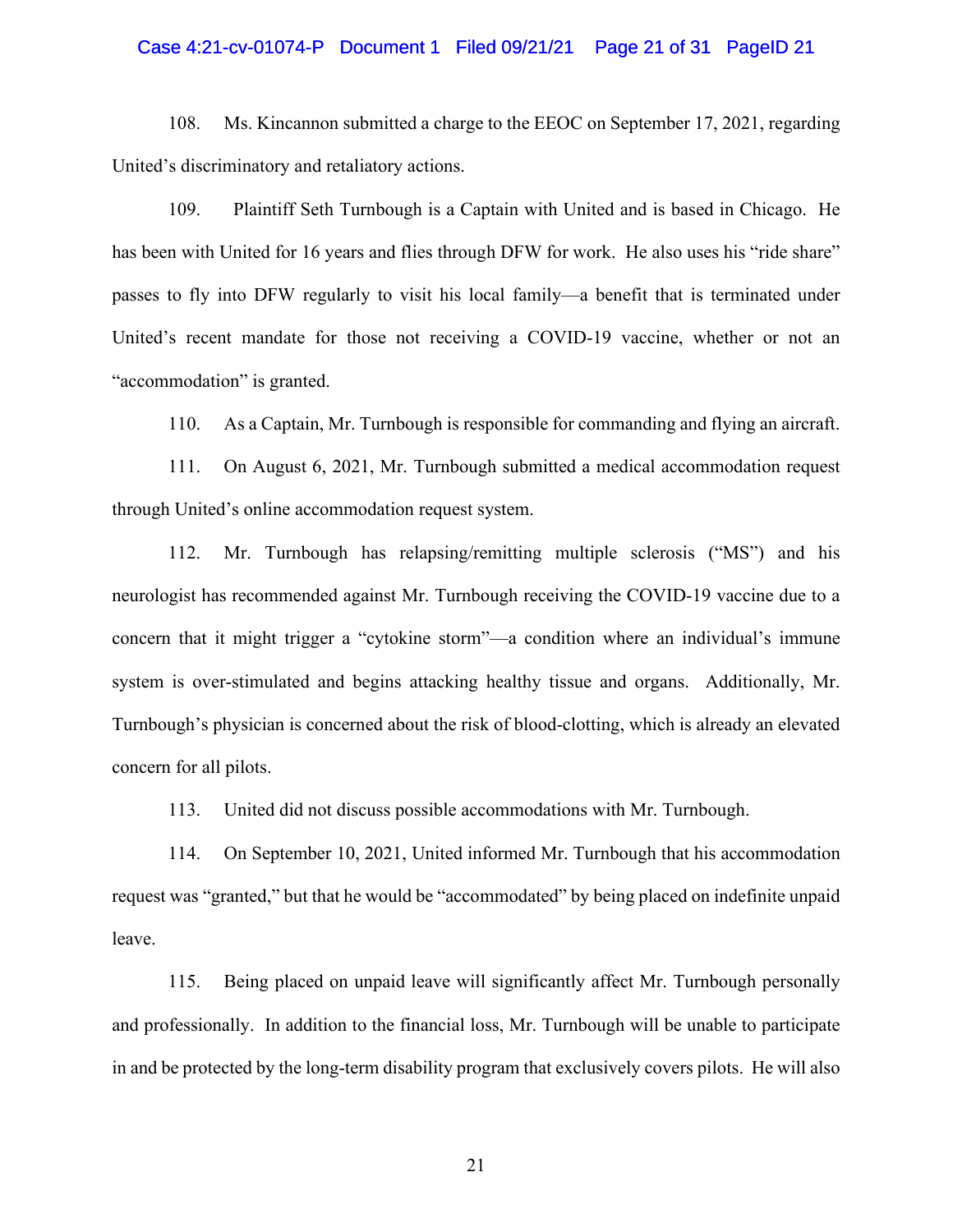#### Case 4:21-cv-01074-P Document 1 Filed 09/21/21 Page 22 of 31 PageID 22

lose his medical, dental, and prescription drug benefits, as well as his ability to retire in good standing. He will no longer have access to company travel and life insurance benefits, and will be unable to participate in company profit sharing and company matched retirement contributions. Additionally, the threat of being placed on unpaid leave has caused Mr. Turnbough substantial stress, which increases his risk of an MS relapse.

116. Mr. Turnbough submitted a charge to the EEOC on September 20, 2021, regarding United's discriminatory and retaliatory actions.

### **CLASS ALLEGATIONS**

117. Plaintiffs bring this class action under Federal Rules of Civil Procedure 23(a) and (b).

118. Through this action, Plaintiffs seek to represent a class of all United employees who have requested or will request accommodations from United's vaccine mandate and who have had those accommodation requests either formally or effectively denied and are thus faced with the decision of either taking a vaccine to which they object, or suffering termination, including the functional equivalent of termination: indefinite unpaid leave.

119. Plaintiffs anticipate that they will ultimately seek three subclasses when they move for class certification: (1) employees who have sought either a religious or medical accommodation and previously recovered from COVID-19, possess antibodies against COVID-19, and are willing to produce periodic proof to United showing that they remain antibody positive; (2) employees who sought religious accommodations, lack COVID-19 antibodies, and are willing to submit to mitigation measures such as periodic COVID-19 testing and/or wearing masks; and (3) employees who sought medical accommodations, lack COVID-19 antibodies, and are willing to submit to mitigation measures like periodic COVID-19 testing and/or wearing masks. There may also be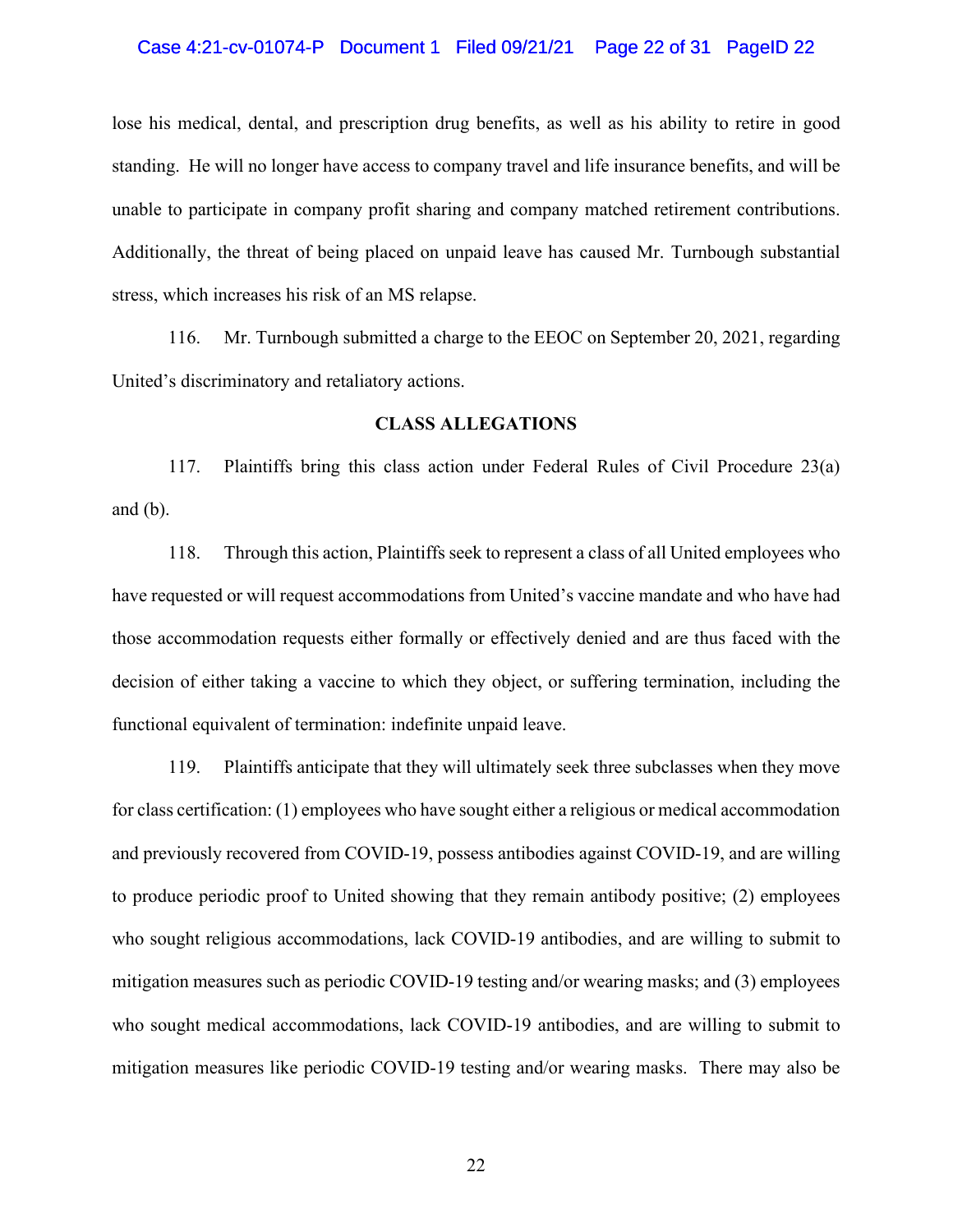#### Case 4:21-cv-01074-P Document 1 Filed 09/21/21 Page 23 of 31 PageID 23

separate subclasses for employees who are "customer facing" and those who are "non-customer facing."

120. The class is so numerous that joinder of all members is impractical. While the exact class size is unknown to Plaintiffs at this time, it is expected to exceed 2,000 employees. The precise number and identification of the class members will be ascertainable from United's records during discovery.

121. There are questions of law and fact common to all members of the class. Those common questions include, but are not limited to, the following:

- a. Did United provide its employees with an adequate mechanism for requesting an accommodation when it required requests to be submitted by an arbitrary date (August 31, 2021) and prevented employees from requesting accommodations for both religious and medical reasons?
- b. Did United comply with its obligations under federal law to engage in the interactive process when responding to each accommodation request?
- c. Did United comply with its obligations under federal law to reasonably accommodate employees with religious or medical objections to the vaccine mandate when the only accommodation offered was indefinite unpaid leave?
- d. Did United comply with federal law when it denied accommodation requests?
- e. Did United retaliate against employees who engaged in protected activity when it responded to each request by formally or effectively terminating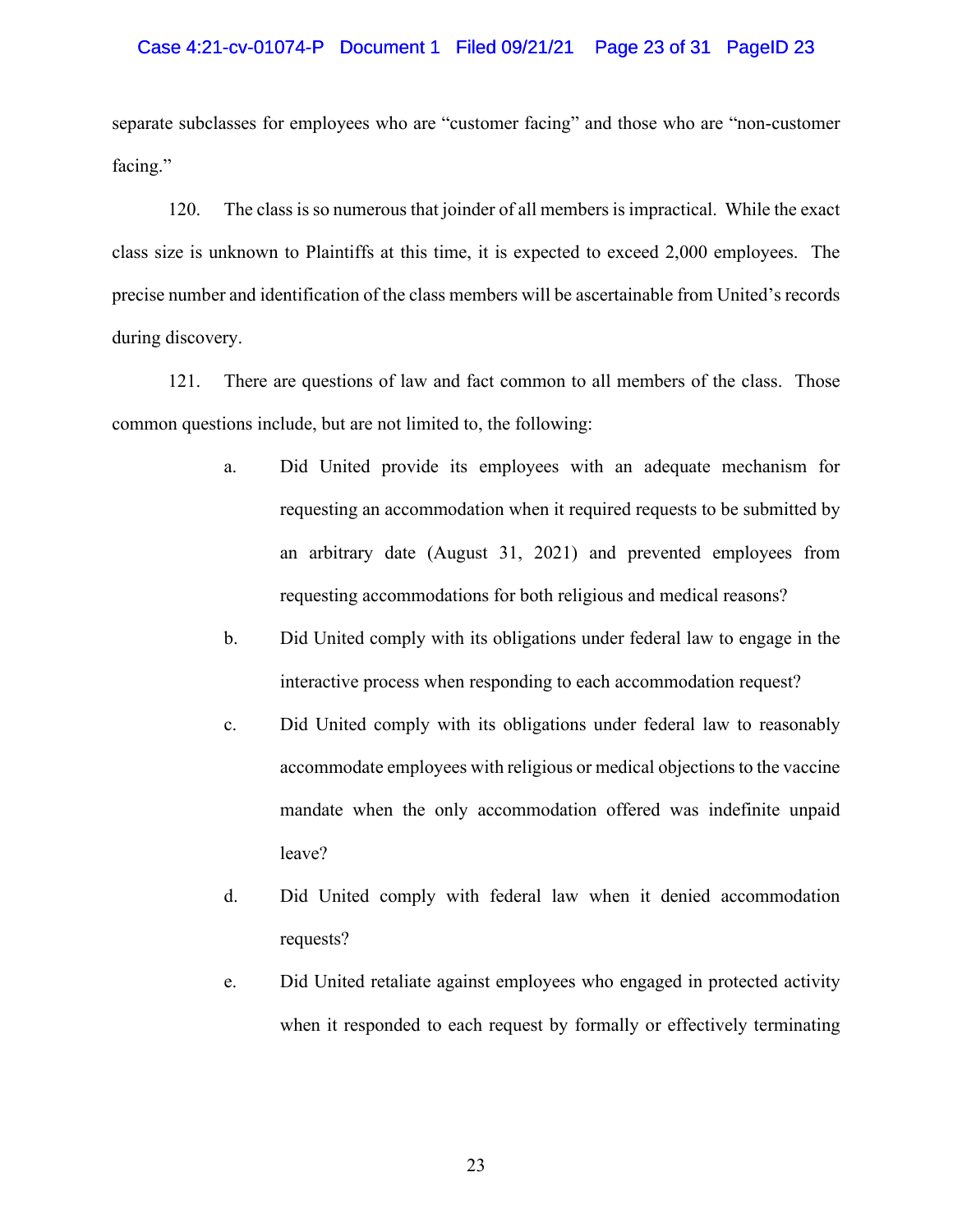#### Case 4:21-cv-01074-P Document 1 Filed 09/21/21 Page 24 of 31 PageID 24

their employment or by engaging in coercive conduct to dissuade employees from requesting (or continuing to seek) an accommodation?

122. Plaintiffs' claims are typical of the claims of the class because they, like the class members, requested accommodations from United's vaccine mandate and United formally or effectively denied those requests without engaging in the interactive process.

123. For the same reason, Plaintiffs will fairly and adequately protect the interests of the class.

124. The questions of law or fact common to the members of the class predominate over any questions affecting only individual members, and a class action is superior to other available methods for fairly and efficiently adjudicating Plaintiffs' claims. Joinder of all members is impracticable.

## **COUNT I**

## **Violation of Title VII, 42 U.S.C. § 2000e,** *et seq.* **Religious discrimination—failure to accommodate On behalf of Plaintiffs Sambrano, Castillo, Hamilton, Jonas, and Kincannon, and others similarly situated**

125. Plaintiffs restate the foregoing paragraphs as if set forth fully herein.

126. Plaintiffs Sambrano, Castillo, Hamilton, Jonas, and Kincannon hold sincere religious beliefs that preclude them from receiving a COVID-19 vaccine.

127. Plaintiffs Sambrano, Castillo, Hamilton, Jonas, and Kincannon informed United of those beliefs and requested (or wanted to request) religious accommodations from the vaccine mandate.

128. United refused to engage in the interactive process with Plaintiffs regarding their religious accommodation requests and instead only responded to Plaintiffs with questions designed to deter Plaintiffs from exercising their religious beliefs.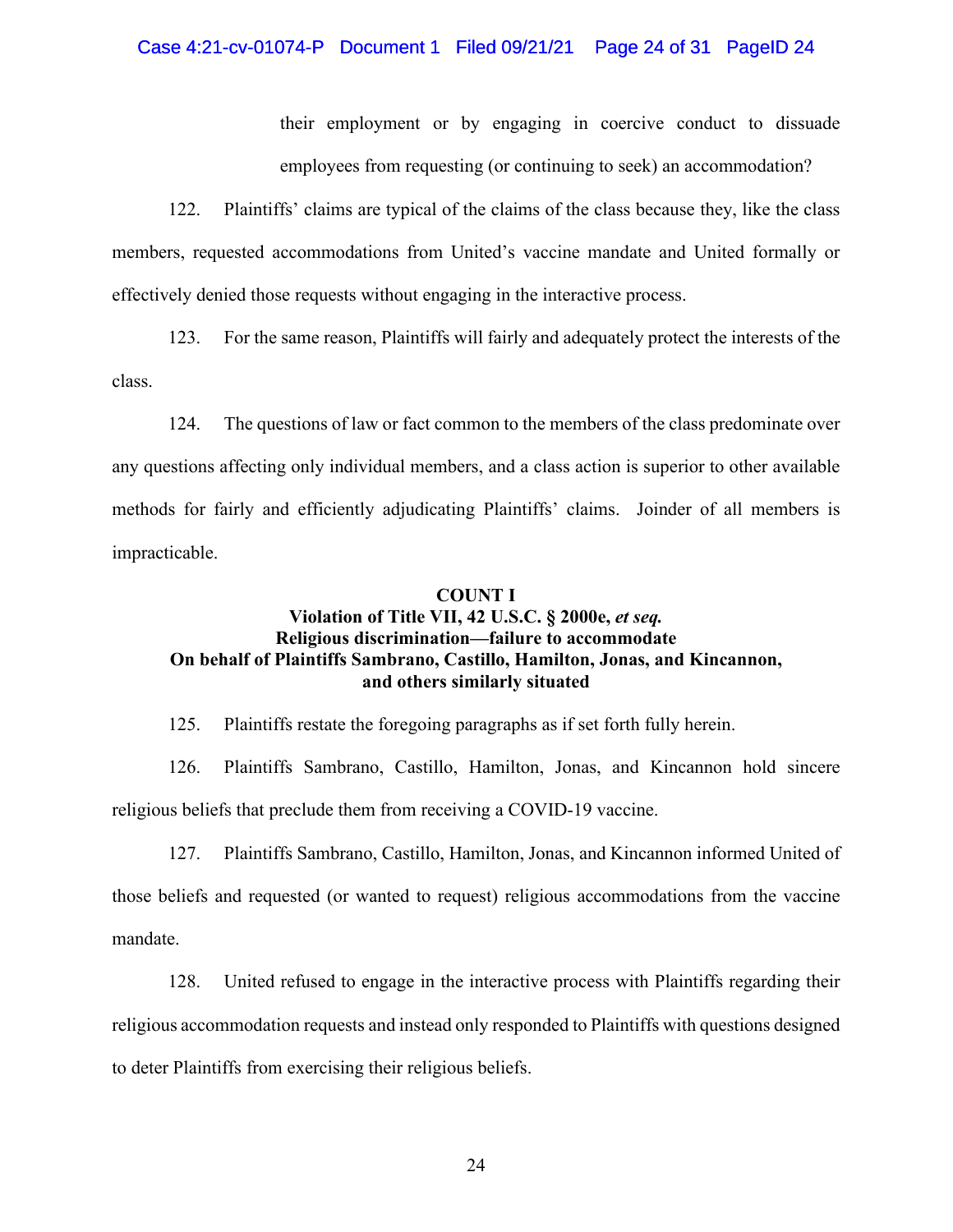#### Case 4:21-cv-01074-P Document 1 Filed 09/21/21 Page 25 of 31 PageID 25

129. Irrespective of the interactive process, United failed to provide Plaintiffs with reasonable accommodations for their religious beliefs, as indefinite unpaid leave is not a reasonable accommodation. Instead, indefinite unpaid leave is an adverse employment action.

130. United thereby discriminated against Plaintiffs because of their religious beliefs.

131. United's failure to provide religious accommodations has harmed and will continue to harm Plaintiffs.

132. By failing to engage in the interactive process or offer any reasonable accommodation, United's discriminatory actions were intentional and/or reckless and in violation of Title VII.

133. Plaintiffs have filed charges with the EEOC complaining of these discriminatory actions. Although Plaintiffs' EEOC charges remain pending, this Court may exercise its equity jurisdiction to grant preliminary injunctive relief to preserve the status quo pending completion of the EEOC's administrative process. *See Drew v. Liberty Mut. Ins. Co.*, 480 F.2d 69, 74 (5th Cir. 1973).

#### **COUNT II**

# Violation of Title VII, 42 U.S.C. § 2000e, et seq. **Religious discrimination—retaliation On behalf of Plaintiffs Sambrano, Castillo, Hamilton, Jonas, and Kincannon, and others similarly situated**

134. Plaintiffs restate the foregoing paragraphs as if set forth fully herein.

135. Plaintiffs Sambrano, Castillo, Hamilton, Jonas, and Kincannon engaged in protected activity when they requested (or wanted to request) religious accommodations from United's vaccine mandate.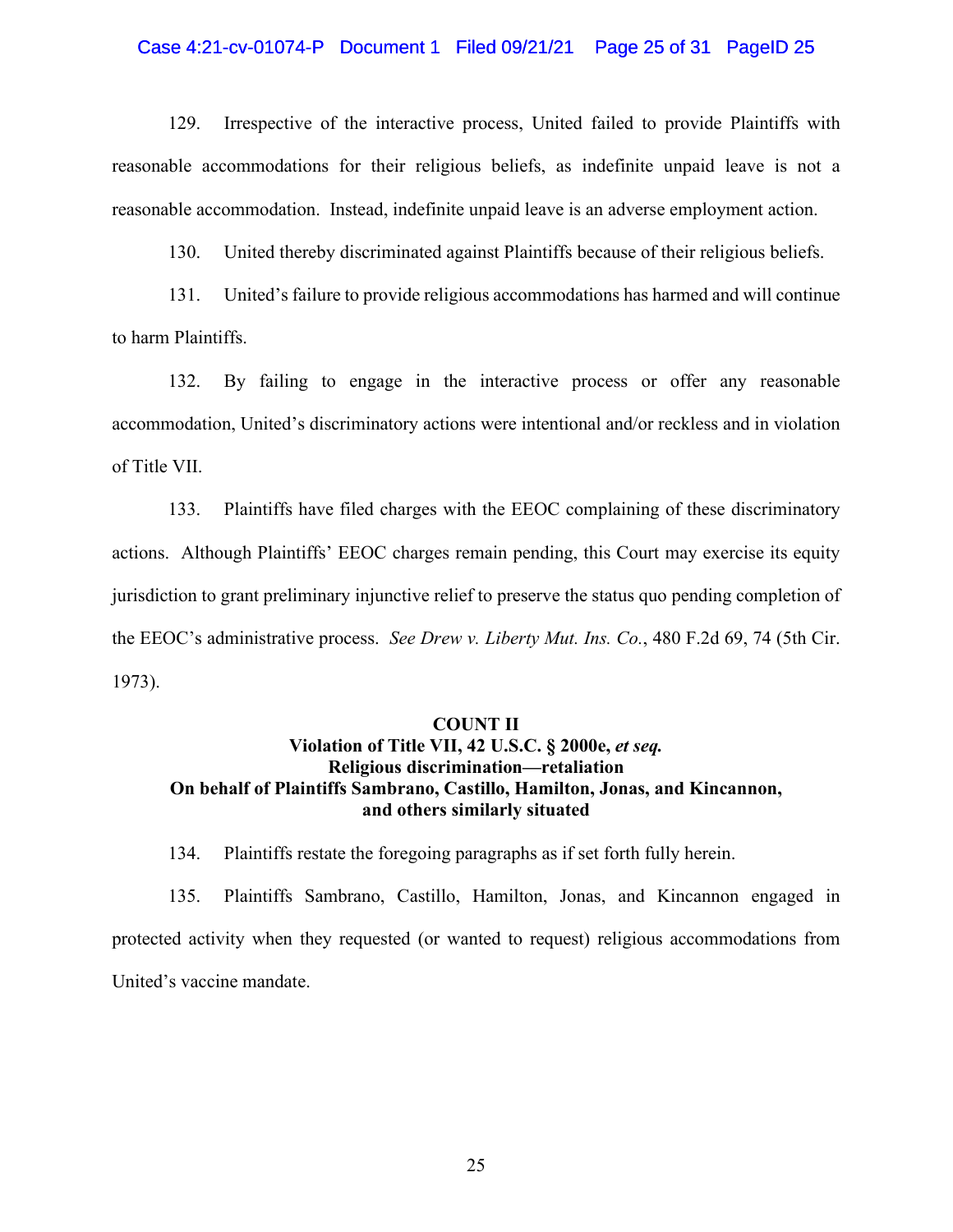#### Case 4:21-cv-01074-P Document 1 Filed 09/21/21 Page 26 of 31 PageID 26

136. United responded almost immediately by announcing that it would formally or effectively terminating their employment. This was so even though United has conceded that many of the requests for religious accommodation are legitimate by "granting" those requests.

137. United's response to Plaintiffs' protected activity with a draconian threat of years of unpaid leave is an adverse employment action intended to force employees to forgo their religious beliefs and receive the COVID-19 vaccine. When its improper questioning of the employees' religious beliefs failed, United chose to retaliate by giving the employees the false choice between vaccination and effective termination.

138. Plaintiffs' religious beliefs and protected activity were the causes of United's adverse employment action. Indeed, United's derisive view of employees with religious beliefs has been documented. Moreover, United's disparate treatment of religious accommodation requests—arbitrarily cutting off the deadline for submitting religious accommodations, while potentially still accepting requests for medical accommodation (even though the end result is basically the same)—only confirms United's hostility to requests for religious accommodation. United did not bother engaging in an interactive process with accommodation seekers because it never intended to provide them with a reasonable accommodation.

139. By retaliating against Plaintiffs for engaging in protected activity, United has violated Title VII. This violation has harmed and continues to harm Plaintiffs.

140. Plaintiffs have filed charges with the EEOC complaining of these retaliatory actions. This Court may exercise its equity jurisdiction to grant preliminary injunctive relief to preserve the status quo pending completion of the EEOC's administrative process. *See Drew*, 480 F.2d at 74.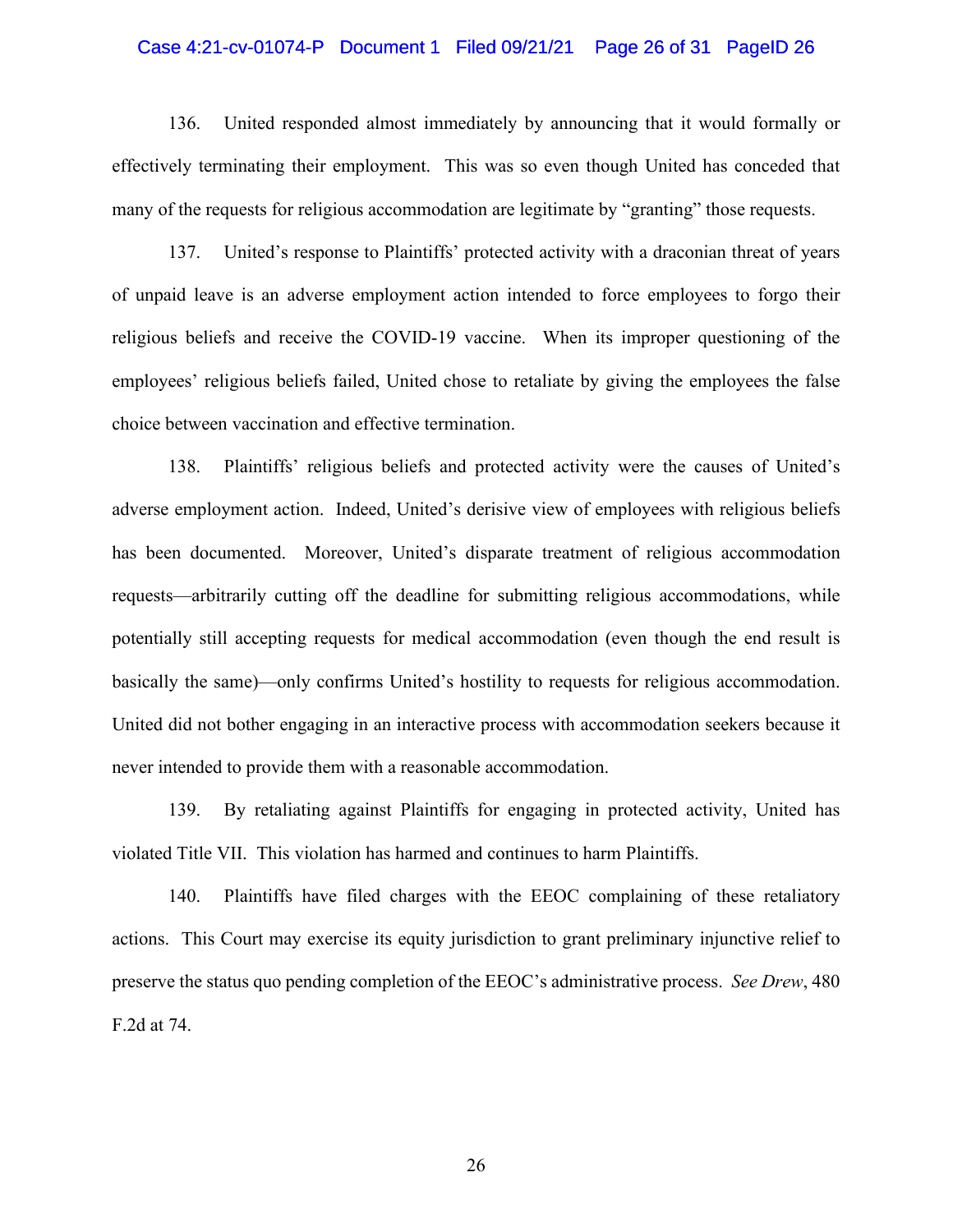## **COUNT III Violation of the ADA, 42 U.S.C. § 12101,** *et seq***. Disability discrimination—failure to accommodate On behalf of Plaintiffs Sambrano, Castillo, Jonas, Kincannon, Turnbough, and others similarly situated**

141. Plaintiffs restate the foregoing paragraphs as if set forth fully herein.

142. Plaintiffs Sambrano, Castillo, Jonas, Kincannon, and Turnbough informed United of their disabilities.

143. Plaintiffs Sambrano, Castillo, Jonas, Kincannon, and Turnbough requested (or wanted to request) reasonable medical accommodations from United's vaccine mandate for their disabilities.

144. United refused to engage in the interactive process with Plaintiffs regarding their medical accommodation requests.

145. United violated the ADA when it denied or effectively denied Plaintiffs' accommodation requests.

146. Where United offered indefinite unpaid leave as an accommodation, it failed to provide a reasonable accommodation.

147. United thereby discriminated against Plaintiffs because of their disabilities.

148. United's failure to provide medical accommodations has harmed and continues to harm Plaintiffs.

149. By failing to engage in the interactive process or offer any reasonable accommodation, United's discriminatory actions were intentional and/or reckless, and in violation of the ADA.

150. Plaintiffs have filed charges with the EEOC complaining of these discriminatory actions. This Court may exercise its equity jurisdiction to grant preliminary injunctive relief to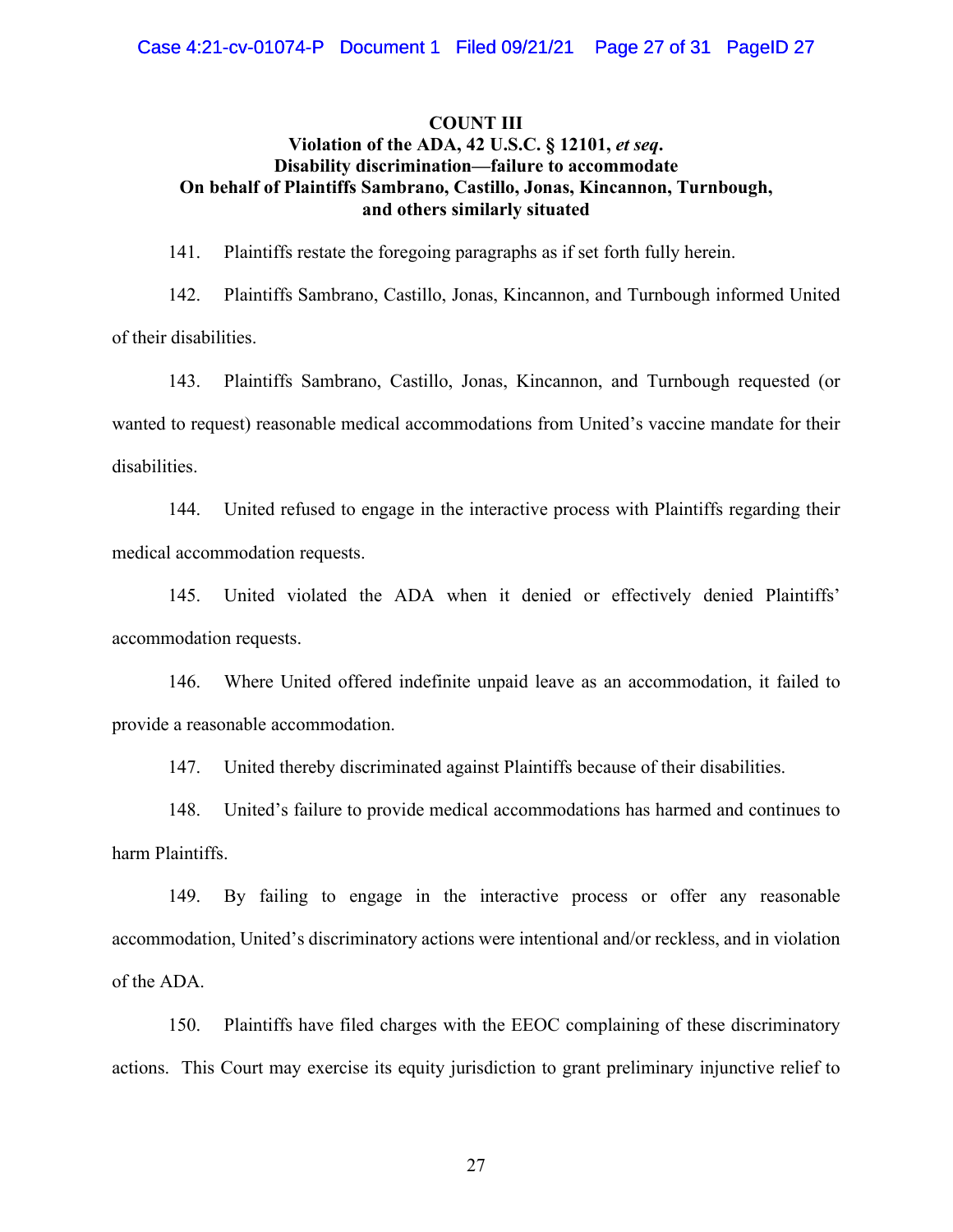preserve the status quo pending completion of the EEOC's administrative process. *See Drew*, 480 F.2d at 74; *Baily v. Dallas Cnty. Sch.*, No. 3:16-cv-1642-M, 2016 WL 7638146, at \*2 n.4 (N.D. Tex. Dec. 9, 2016) ("Exhaustion of administrative remedies in the ADA context is similarly a condition precedent rather than a jurisdictional prerequisite to suit.").

## **COUNT IV Violation of the ADA, 42 U.S.C. § 12101,** *et seq***. Disability discrimination—retaliation On behalf of Plaintiffs Sambrano, Castillo, Jonas, Kincannon, Turnbough, and others similarly situated**

151. Plaintiffs restate the foregoing paragraphs as if set forth fully herein.

152. Plaintiffs Sambrano, Castillo, Jonas, Kincannon, and Turnbough engaged in protected activity when they requested (or wanted to request) medical accommodations from United's vaccine mandate.

153. United responded by taking an adverse employment action against each employee when it announced that it would formally or effectively terminated their employment. This was so even though United has conceded that many of the requests for medical accommodations are legitimate by "granting" those requests.

154. United's response to Plaintiffs' protected activity with a draconian threat of years of unpaid leave is an adverse employment action intended to force employees to forgo their medical reasons for not receiving the COVID-19 vaccine.

155. Plaintiffs' medical disability and protected activity were the causes of United's adverse employment action. As discussed above, United's derisive view of employees with disabilities has been documented.

156. By retaliating against Plaintiffs for engaging in protected activity, United has violated the ADA.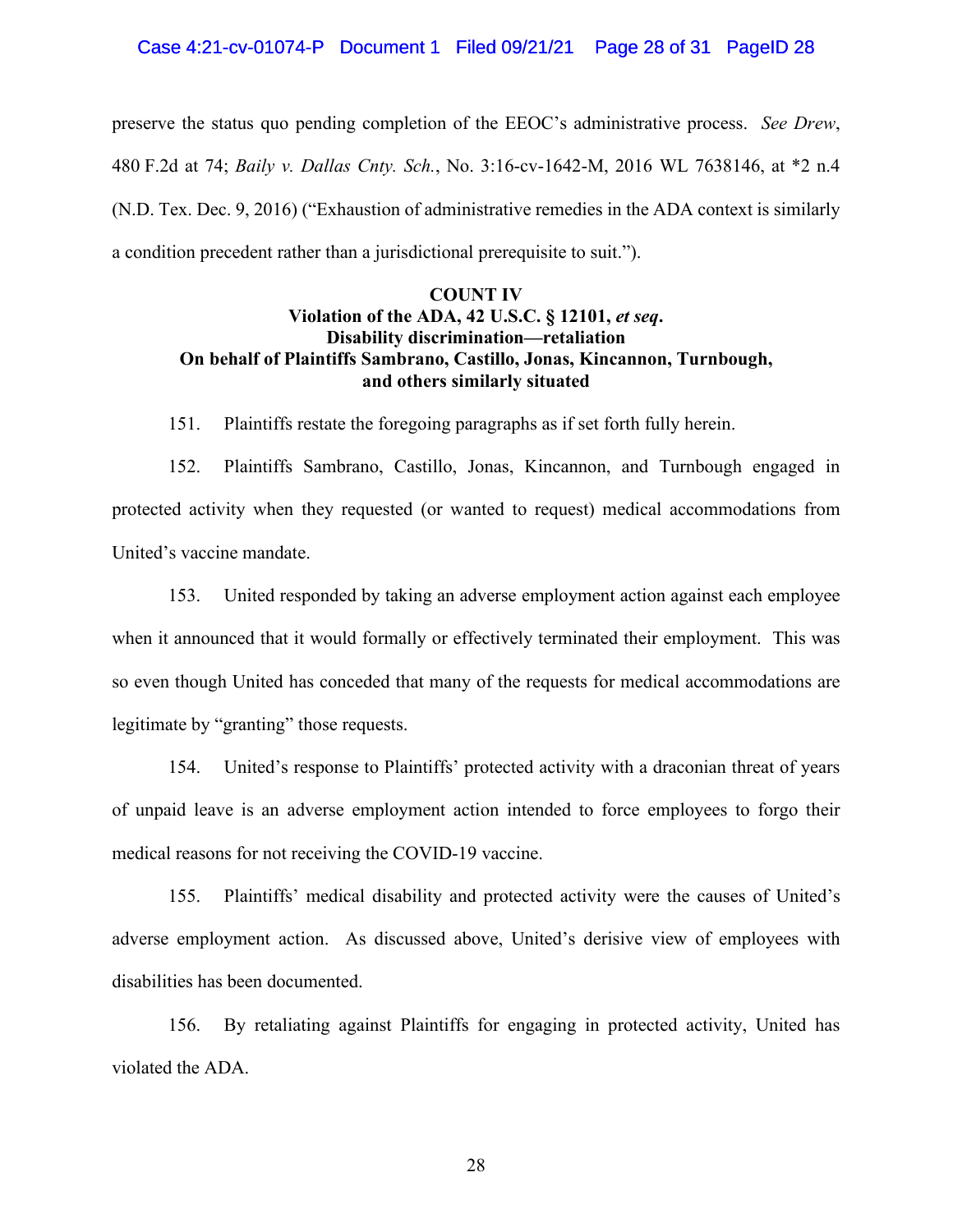#### Case 4:21-cv-01074-P Document 1 Filed 09/21/21 Page 29 of 31 PageID 29

157. Plaintiffs have filed charges with the EEOC complaining of these retaliatory actions. This Court may exercise its equity jurisdiction to grant preliminary injunctive relief to preserve the status quo pending completion of the EEOC's administrative process. *See Drew*, 480 F.2d at 74; *Baily*, 2016 WL 7638146, at \*2 n.4.

## **PRAYER FOR RELIEF**

Plaintiffs request that the Court:

a. Certify this action as a class action under Federal Rules of Civil Procedure 23(a) and (b).

b. Certify at least three subclasses: (1) employees who have sought either a religious or medical accommodation and previously recovered from COVID-19 and possess antibodies against COVID-19; (2) employees who sought religious accommodations and lack COVID-19 antibodies; and (3) employees who sought medical accommodations and lack COVID-19 antibodies.

c. Declare that United has violated Title VII and the ADA by failing to engage in the interactive process in response to requests for accommodations to its COVID-19 vaccine mandate.

d. Declare that United has violated Title VII and the ADA by discriminating against its employees by failing to provide reasonable accommodations to its COVID-19 vaccine mandate.

e. Declare that United has violated Title VII and the ADA by retaliating against employees who engaged in protected activity.

f. Issue a temporary restraining order and/or preliminary injunction, *see Drew*, 480 F.2d at 74, followed by a permanent injunction, enjoining United from terminating or placing on indefinite unpaid leave any employee who has a religious or medical basis for seeking an accommodation, and enjoining United from denying as untimely any request for a religious or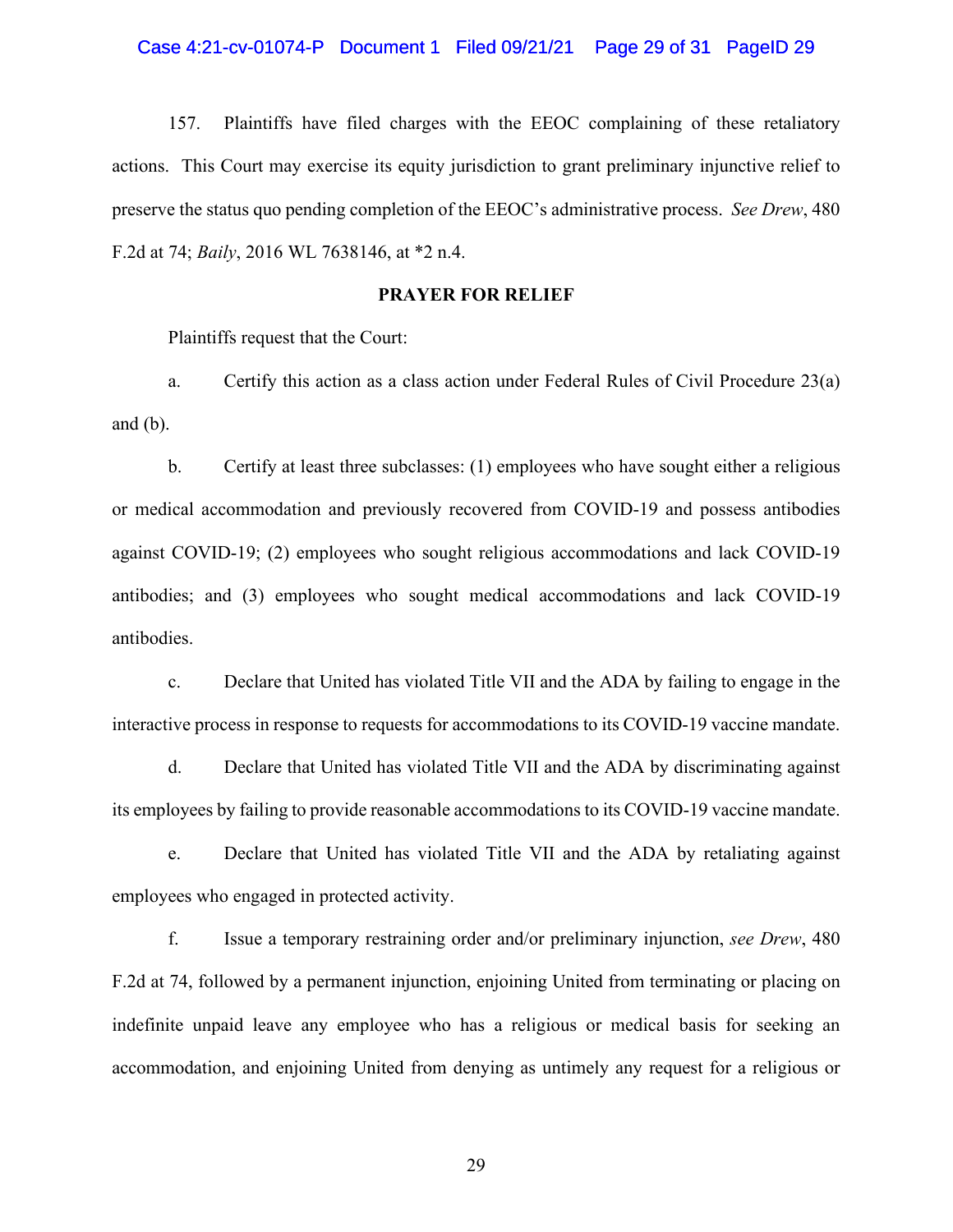## Case 4:21-cv-01074-P Document 1 Filed 09/21/21 Page 30 of 31 PageID 30

medical accommodation. The Court should enjoin such actions until United has completed the interactive process for all employees who request such an accommodation and granted reasonable accommodations as required by federal law—which could include: (i) for those who test positive for antibodies against COVID-19, allowing them to be accommodated through regular antibody testing and mask wearing; and (ii) for those otherwise qualifying for medical and religious accommodations, allowing them to attend work wearing a mask while around others, and submitting to periodic COVID-19 testing.

g. Award Plaintiffs, and those similarly situated, damages, including back pay, reinstatement or front pay, pre-judgment and post-judgment interest, punitive damages, and compensatory damages.

h. Award Plaintiffs reasonable attorneys' fees and costs.

i. Grant any other relief that the Court deems just, proper, and equitable.

j. Pursuant to Federal Rule of Civil Procedure 38, Plaintiffs demand a jury trial on all issues upon which there is a federal right to a jury trial.